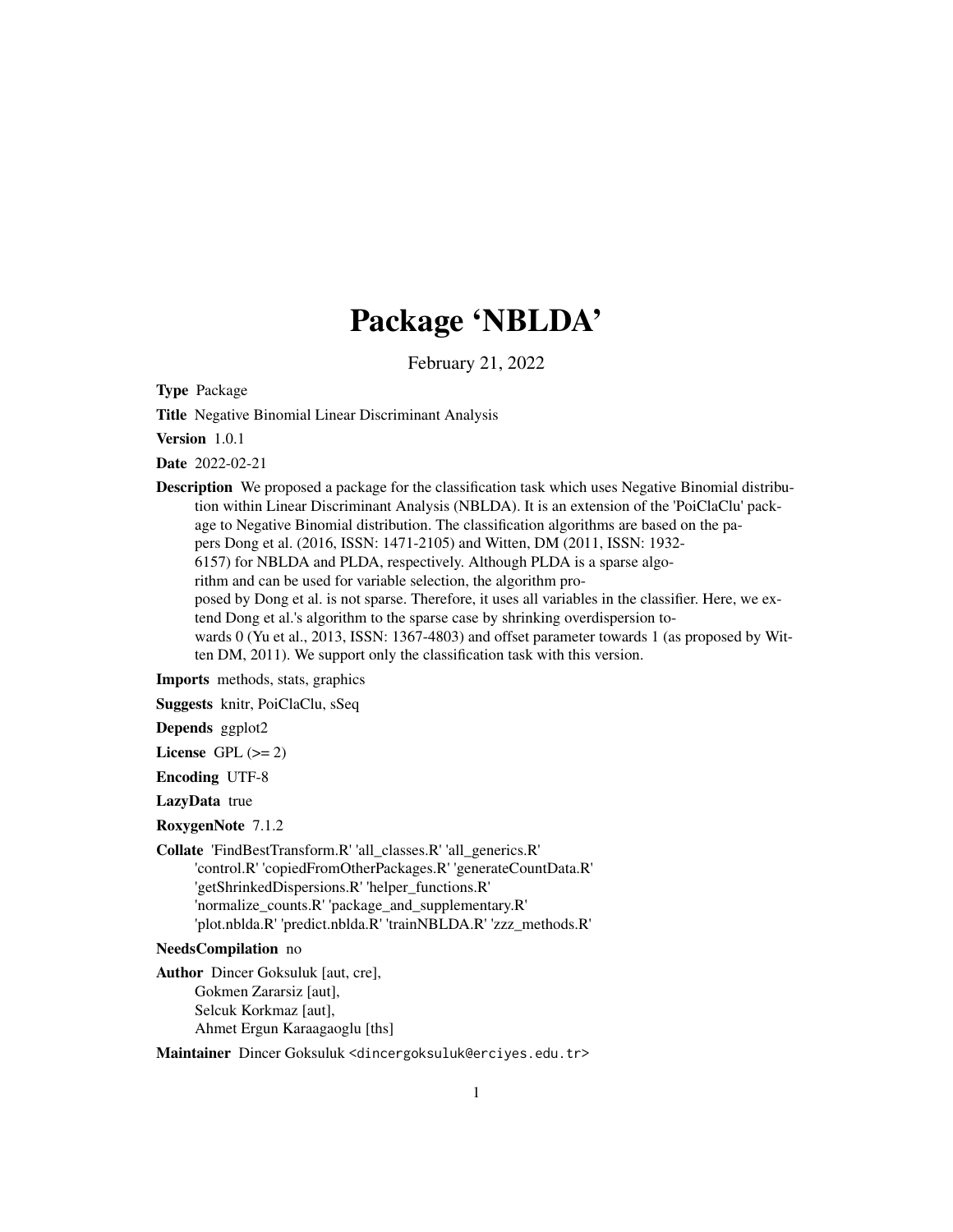<span id="page-1-0"></span>Repository CRAN

Date/Publication 2022-02-21 19:20:02 UTC

## R topics documented:

|       | $\overline{2}$ |
|-------|----------------|
|       | 3              |
|       | $\overline{4}$ |
|       | 5              |
|       | 6              |
|       | $\tau$         |
|       | -8             |
|       | -9             |
|       |                |
|       |                |
|       |                |
|       |                |
|       |                |
|       |                |
|       |                |
|       |                |
|       |                |
|       |                |
|       |                |
| Index | 24             |

NBLDA-package *Classifying count data using Poisson/Negative Binomial linear discriminant analysis*

#### Description

This package applies linear discriminant analysis using Poisson (PLDA) and Negative Binomial (NBLDA) distributions for the classification of count data, such as gene expression data from RNA-sequencing. PLDA algorithms have been proposed by Witten (2011) through an R package PoiClaClu, which is available at CRAN. Dong et al. (2016) proposed an extension of PLDA to negative Binomial distribution. However, the algorithm is not provided through an R package. Hence, we develop an R package NBLDA to make the proposed algorithm available through CRAN. Detailed information about mathematical backgrounds is available in the references given below.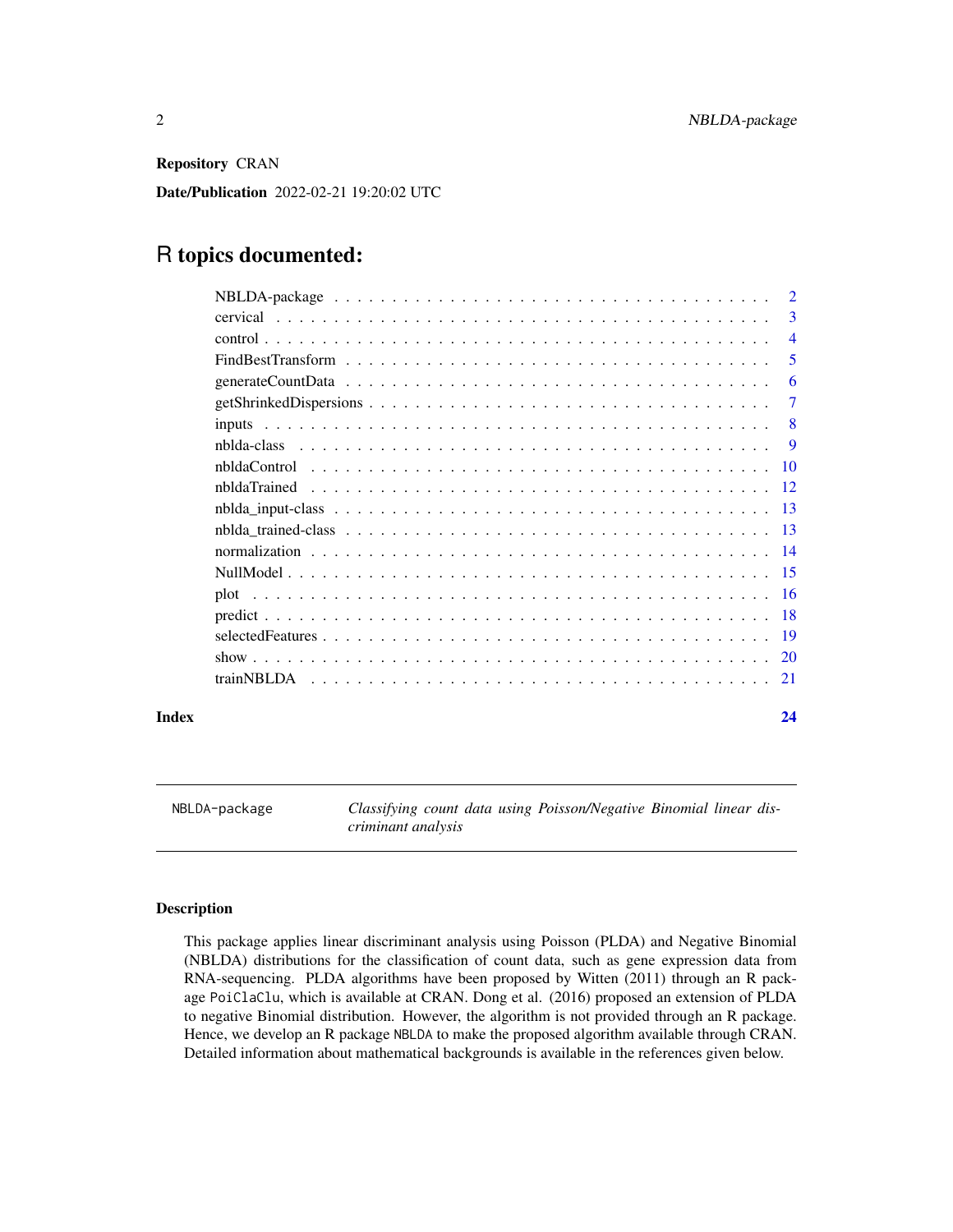#### <span id="page-2-0"></span>cervical 3

#### Author(s)

Dincer Goksuluk, Gokmen Zararsiz, Selcuk Korkmaz, A. Ergun Karaagaoglu

### —————– Maintainers:

Dincer Goksuluk (Correspondence), <dincer.goksuluk@hacettepe.edu.tr> Gokmen Zararsiz, <gokmenzararsiz@erciyes.edu.tr>

Selcuk Korkmaz, <selcukorkmaz@hotmail.com>

#### References

Witten, DM (2011). Classification and clustering of sequencing data using a Poisson model. Ann. Appl. Stat. 5(4), 2493–2518. doi:10.1214/11-AOAS493.

Dong, K., Zhao, H., Tong, T., & Wan, X. (2016). NBLDA: negative binomial linear discriminant analysis for RNA-Seq data. BMC Bioinformatics, 17(1), 369. http://doi.org/10.1186/s12859-016- 1208-1

#### See Also

<https://CRAN.R-project.org/package=PoiClaClu>

| Package: | <b>NBLDA</b> |
|----------|--------------|
| Type:    | Package      |
| License: | $GPL (=2)$   |

cervical *Cervical cancer data*

#### Description

Cervical cancer data measures the gene expression levels of 714 miRNAs of human samples. There are 29 tumor and 29 non-tumor cervical samples, and these two groups correspond to two separate classes.

#### Format

A data frame with 58 observations and 715 variables (including the class labels).

#### Source

<https://www.ncbi.nlm.nih.gov/pmc/articles/PMC2880020/>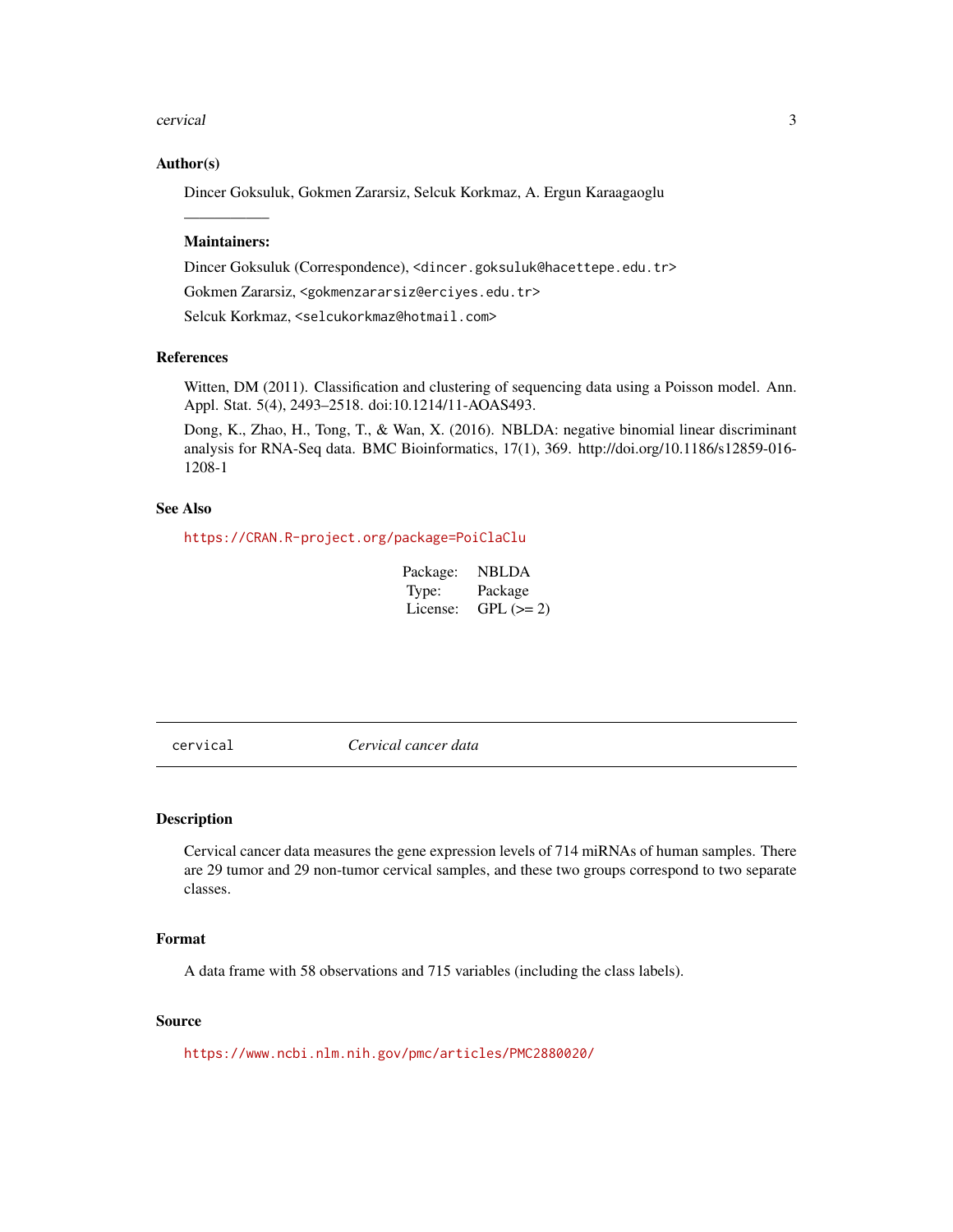<span id="page-3-0"></span>4 control

#### References

Witten, D., et al. (2010) Ultra-high throughput sequencing-based small RNA discovery and discrete statistical biomarker analysis in a collection of cervical tumours and matched controls. BMC Biology, 8:58

#### Examples

## Not run: data(cervical)

## End(Not run)

<span id="page-3-1"></span>control *Accessors for the 'control' slot.*

#### Description

This slot stores control parameters for training NBLDA model.

#### Usage

```
## S4 method for signature 'nblda'
control(object)
```
## S4 method for signature 'nblda\_trained' control(object)

#### Arguments

object an nblda or nblda\_trained object.

#### See Also

[trainNBLDA](#page-20-1)

```
set.seed(2128)
counts \leq generateCountData(n = 20, p = 10, K = 2, param = 1, sdsignal = 0.5, DE = 0.8,
                             allZero.rm = FALSE, tag.samples = TRUE)
x \leftarrow t(counts$x + 1)
y <- counts$y
xte \leq t(counts$xte + 1)
ctrl <- nbldaControl(folds = 2, repeats = 2)
fit \le trainNBLDA(x = x, y = y, type = "mle", tuneLength = 10,
                  metric = "accuracy", train.control = ctrl)
control(fit)
```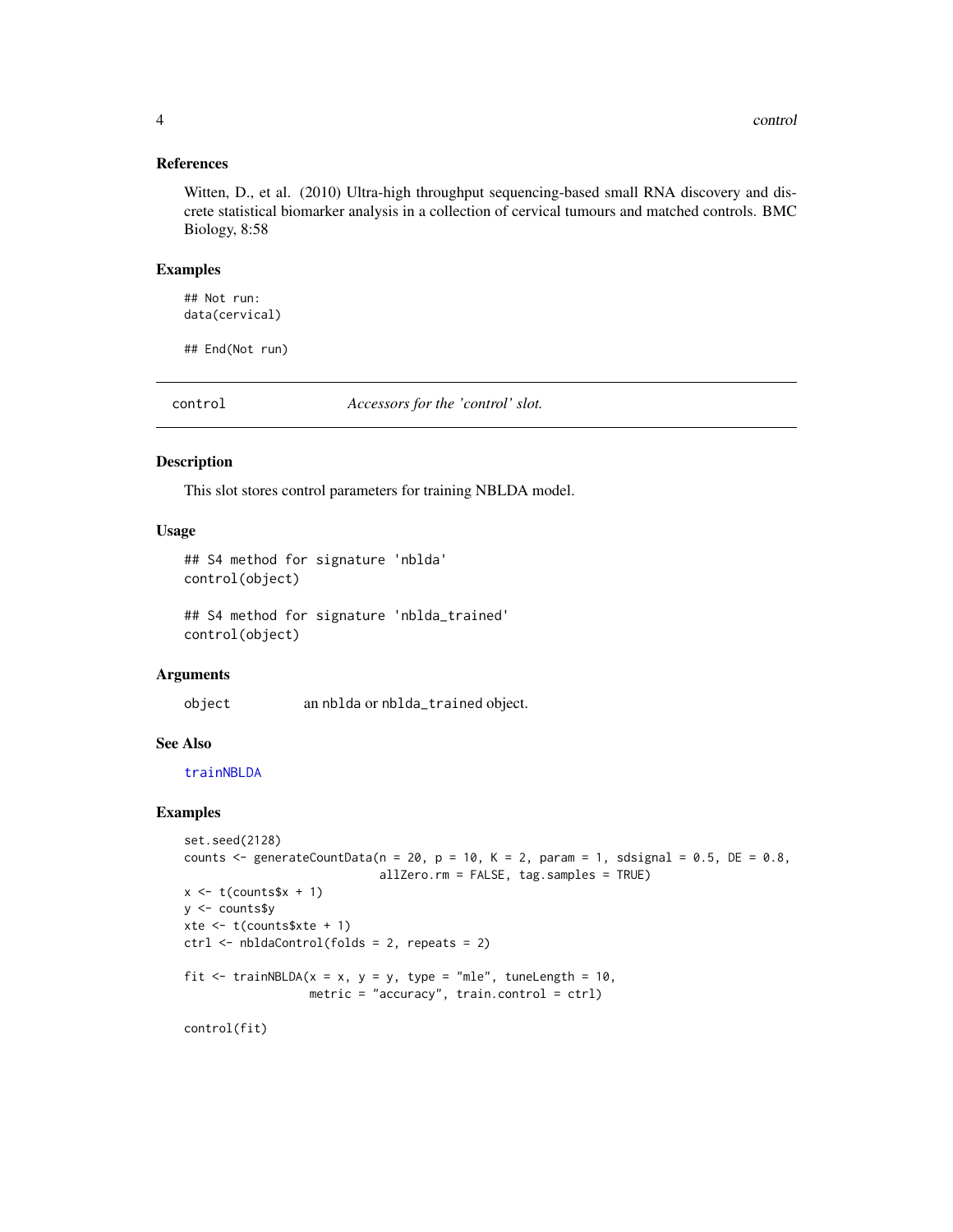<span id="page-4-0"></span>FindBestTransform *Find the Power Transformation Parameter.*

#### Description

Use this function to find a constant value of alpha to be used for transforming count data. The power transformation parameter alpha, which approximately fits transformed data to the Poisson log-linear model, is selected using a grid search within the interval [0, 1].

#### Usage

```
FindBestTransform(x, grid.length = 50)
```
#### Arguments

| $\mathbf{x}$ | an n-by-p data frame or matrix of count data. Samples should be in the rows.                       |
|--------------|----------------------------------------------------------------------------------------------------|
| grid.length  | how many distinct points of alpha should be searched within the interval [0, 1]?<br>Default is 50. |

#### Value

the value of alpha to be used within the power transformation.

#### Note

This function is copied from PoiClaClu package and modified to control the total number of grid search.

#### Author(s)

Dincer Goksuluk

#### Examples

```
set.seed(2128)
counts \leq generateCountData(n = 20, p = 10, K = 2, param = 1, sdsignal = 0.5, DE = 0.8,
                            allZero.rm = FALSE, tag.samples = TRUE)
```
x <- counts\$x FindBestTransform(x)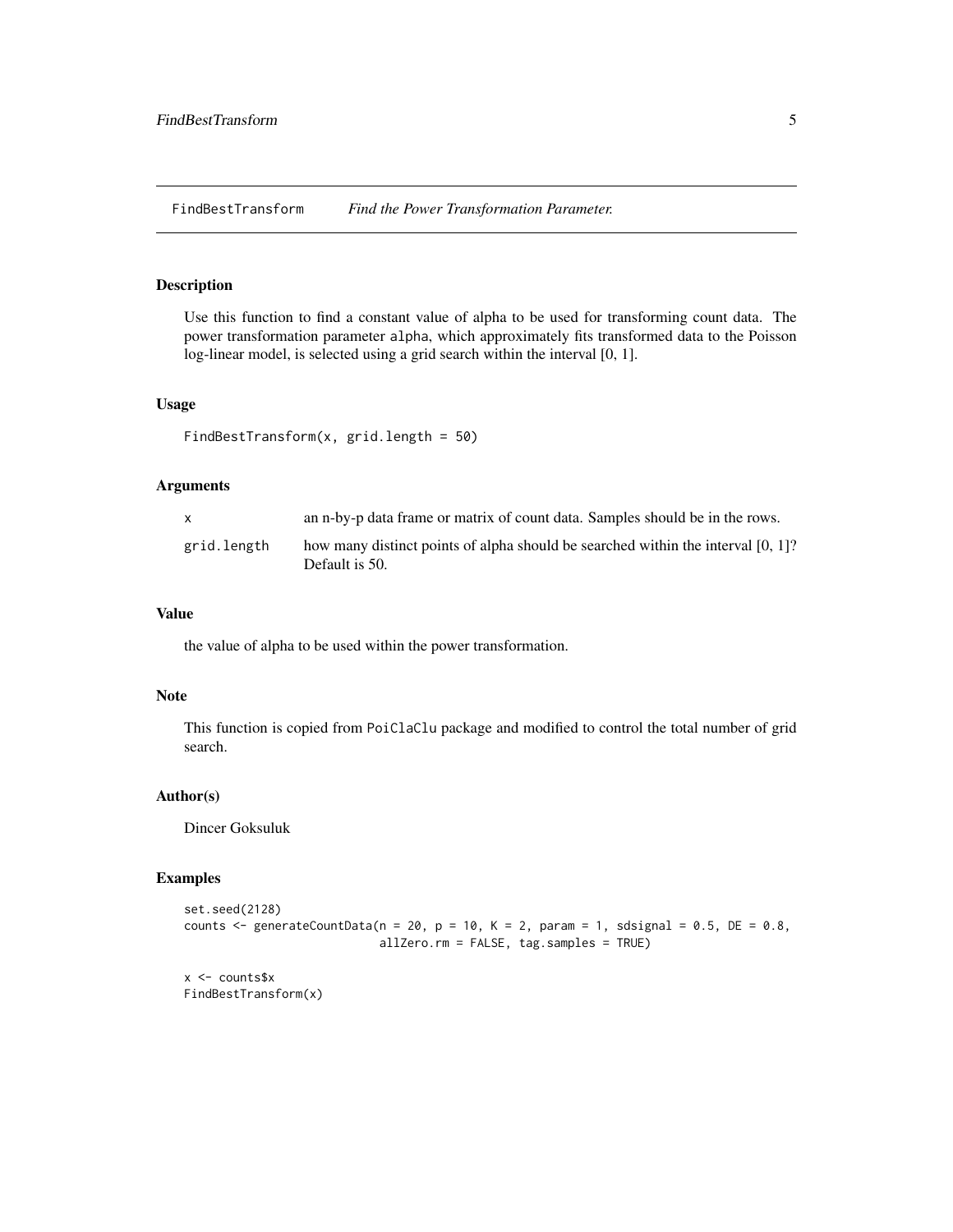<span id="page-5-0"></span>This function can be used to generate counts, e.g., RNA-Sequencing data, for both the classification and clustering purposes.

#### Usage

```
generateCountData(n, p, K, param, sdsignal = 1, DE = 0.3, allZero.rm = TRUE,
  tag.samples = FALSE)
```
#### Arguments

| n           | number of samples.                                                                                                                                                                                                                                   |
|-------------|------------------------------------------------------------------------------------------------------------------------------------------------------------------------------------------------------------------------------------------------------|
| p           | number of variables/features.                                                                                                                                                                                                                        |
| K           | number of classes.                                                                                                                                                                                                                                   |
| param       | overdispersion parameter. This parameter is matched with the argument size in<br>the rnbinom function. Hence, the Negative Binomial distribution approximates<br>to the Poisson distribution as parameter increases.                                 |
| sdsignal    | a nonzero numeric value. As solsignal increases, the observed counts greatly<br>differs among K classes.                                                                                                                                             |
| DE          | a numeric value within the interval $[0, 1]$ . This is the proportion of total number<br>of variables that is significantly different among K classes. The remaining part<br>is assumed to be having no contribution to the discrimination function. |
| allZero.rm  | a logical. If TRUE, the columns having all zero cells are dropped.                                                                                                                                                                                   |
| tag.samples | a logical. If TRUE, the row names are automatically generated using a tag for<br>each sample such as "S1", "S2", etc.                                                                                                                                |
|             |                                                                                                                                                                                                                                                      |

#### Value

| x, xte           | count data matrix for training and test set.                                        |
|------------------|-------------------------------------------------------------------------------------|
| y, yte           | class labels for training and test set.                                             |
| truesf, truesfte |                                                                                     |
|                  | true size factors for training and test set. See Witten (2011) for more information |
|                  | on estimating size factors.                                                         |

#### Author(s)

Dincer Goksuluk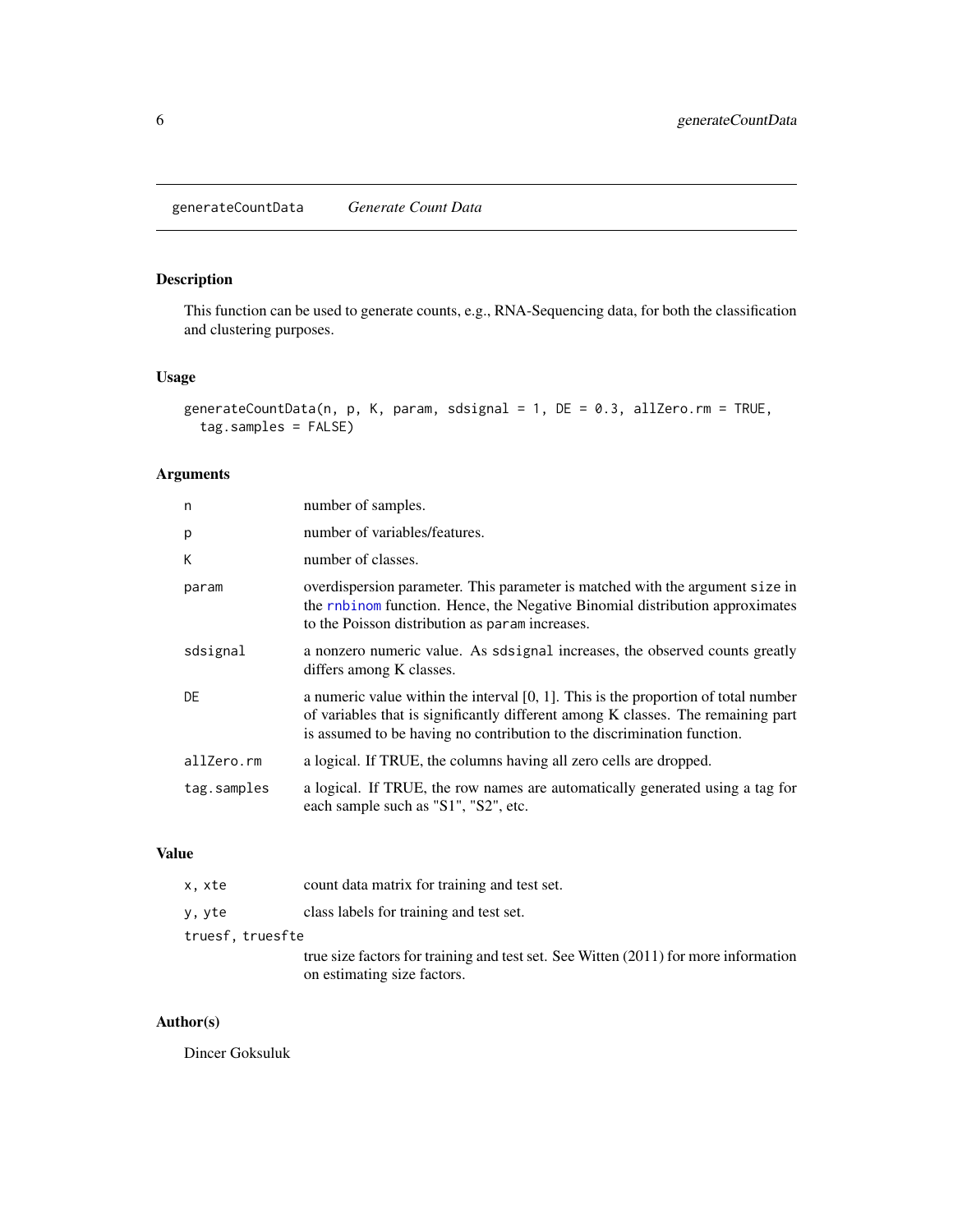#### <span id="page-6-0"></span>getShrinkedDispersions 7

#### Examples

```
set.seed(2128)
counts \leq generateCountData(n = 20, p = 10, K = 2, param = 1, sdsignal = 0.5, DE = 0.8,
                            allZero.rm = FALSE, tag.samples = TRUE)
head(counts$x)
```
getShrinkedDispersions

*Estimate Shrinked Overdispersions*

#### Description

Use this function to shrink initial estimates of overdispersions towards a target value.

#### Usage

```
getShrinkedDispersions(obs, shrinkTarget = NULL, delta = NULL)
```
#### Arguments

| obs          | a numeric vector. Initial dispersion estimates for each feature.                                                                                                                                                                                                                                            |
|--------------|-------------------------------------------------------------------------------------------------------------------------------------------------------------------------------------------------------------------------------------------------------------------------------------------------------------|
| shrinkTarget | a numeric value. Initial dispersion estimates are shrunk towards this value. If<br>NULL, target value is estimated from the initial dispersion estimates. See notes.                                                                                                                                        |
| delta        | a numeric value. This is the weight that is used within the shrinkage algorithm.<br>If 0, no shrinkage is performed on initial values. If equals 1, initial values are<br>forced to be shrunken to the target value. If NULL, weights are automatically<br>estimated from the initial dispersion estimates. |

#### Value

a list with the elements of initial and adjusted (shrunken) dispersion estimates, shrinkage target, and weights that are used to shrink towards the target value. See the related paper for detailed information on shrinkage algorithm (Yu et al., 2013).

| initial | initial dispersion estimates using the method-of-moments.                |
|---------|--------------------------------------------------------------------------|
| adj     | shrunken dispersion estimates.                                           |
| cmp     | the means and variances of initial estimates.                            |
| delta   | a weight used for shrinkage estimates. See Yu et al. (2013) for details. |
| target  | shrinkage target for initial dispersion estimates.                       |

#### Note

This function is modified from the source codes of [getAdjustDisp](#page-0-0) function in the sSeq Bioconductor package.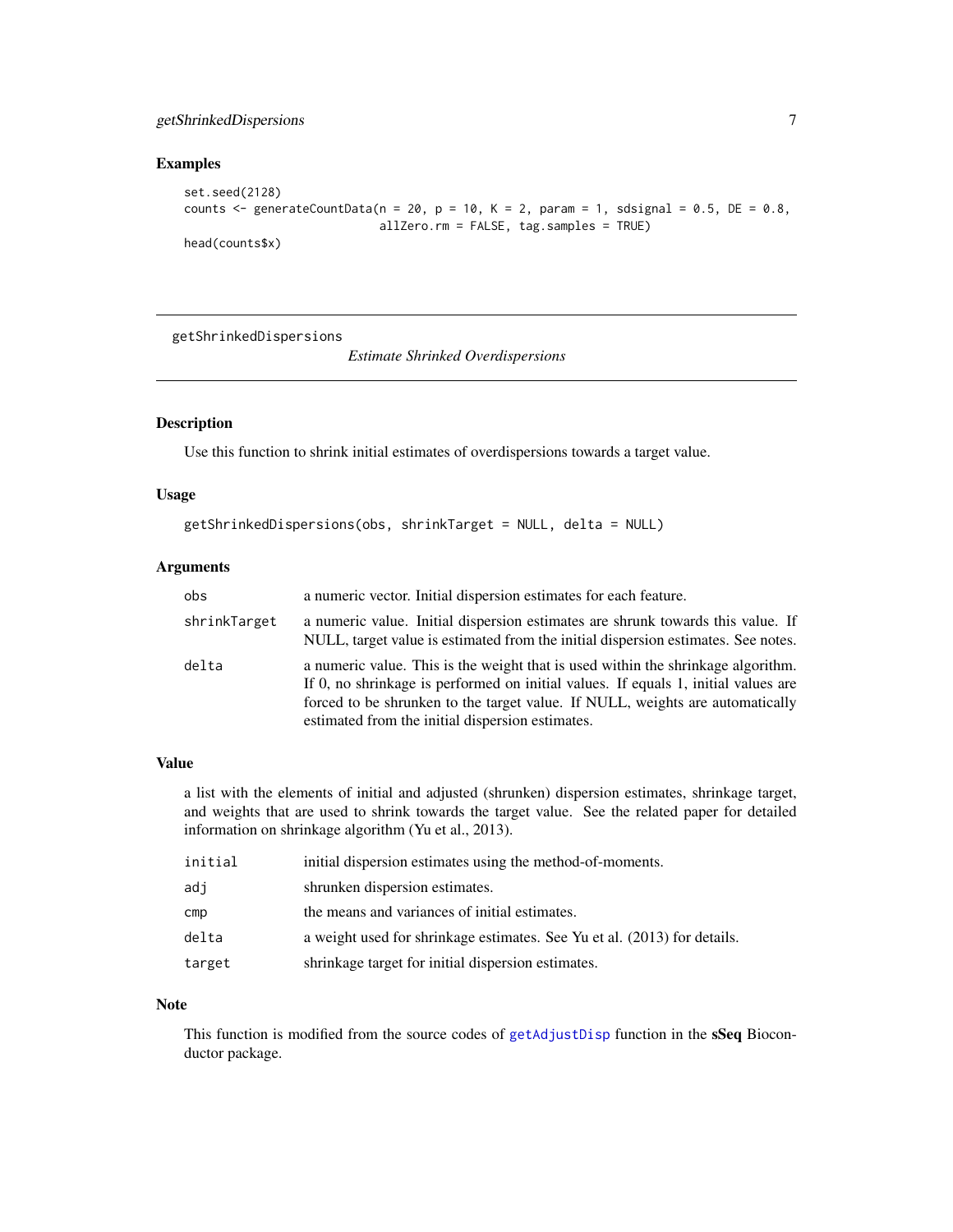#### <span id="page-7-0"></span>Author(s)

Dincer Goksuluk

#### References

Yu, D., Huber, W., & Vitek, O. (2013). Shrinkage estimation of dispersion in Negative Binomial models for RNA-seq experiments with small sample size. Bioinformatics, 29(10), 1275-1282.

#### See Also

[getT](#page-0-0), [getAdjustDisp](#page-0-0)

#### Examples

```
set.seed(2128)
initial \le runif(10, 0, 4)
```

```
getShrinkedDispersions(initial, 0) # shrink towards 0.
getShrinkedDispersions(initial, 0, delta = 1) # force to shrink 0.
```
#### inputs *Accessors for the 'input' slot.*

#### Description

This slot stores the input data for trained model.

#### Usage

## S4 method for signature 'nblda' inputs(object)

#### Arguments

object an nblda object.

#### See Also

[trainNBLDA](#page-20-1)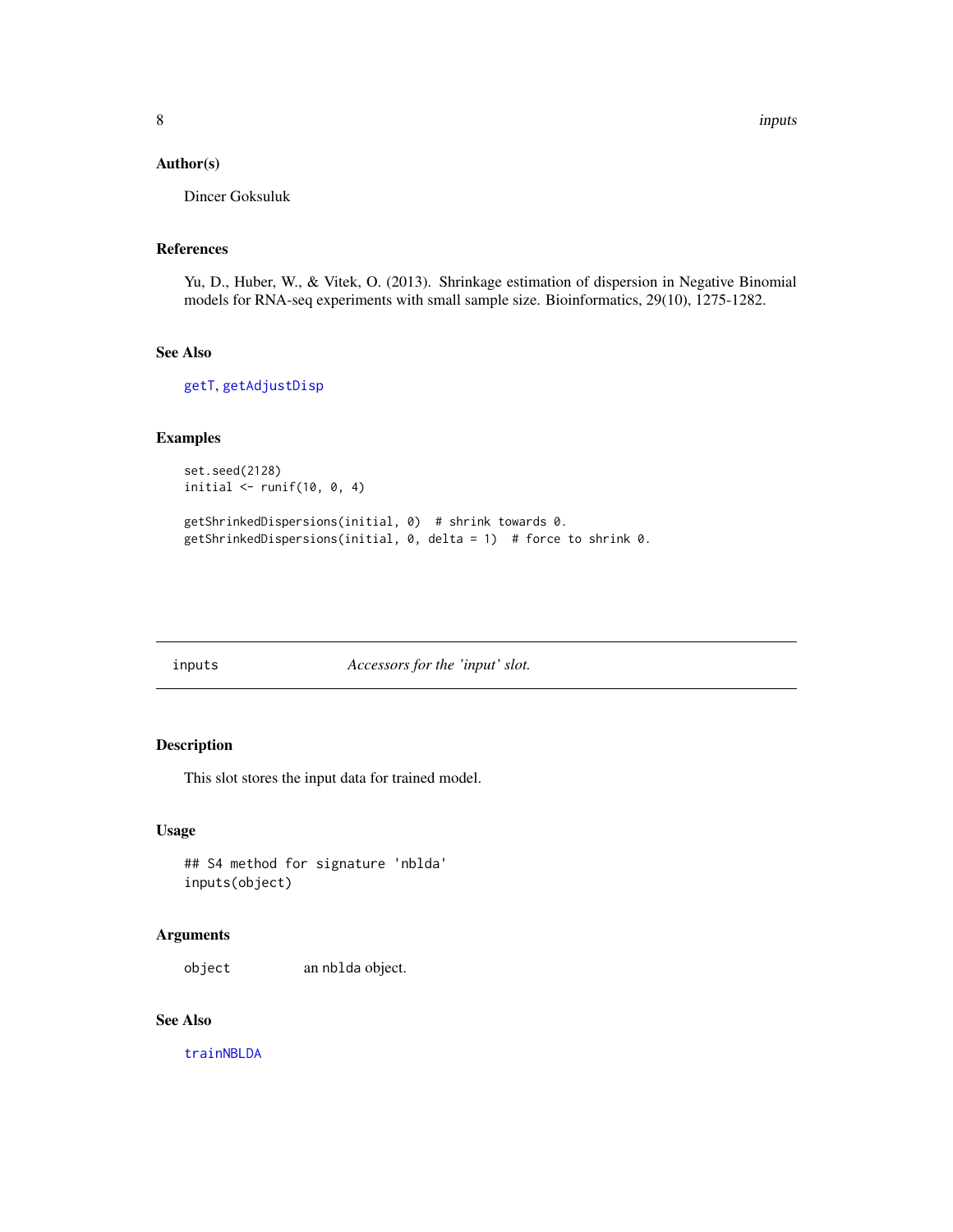#### <span id="page-8-0"></span>nblda-class 9

#### Examples

```
set.seed(2128)
counts \leq generateCountData(n = 20, p = 10, K = 2, param = 1, sdsignal = 0.5, DE = 0.8,
                             allZero.rm = FALSE, tag.samples = TRUE)
x \leftarrow t(counts$x + 1)
y <- counts$y
xte \leq t(counts$xte + 1)
ctrl <- nbldaControl(folds = 2, repeats = 2)
fit <- trainNBLDA(x = x, y = y, type = "mle", tuneLength = 10,
                  metric = "accuracy", train.control = ctrl)
inputs(fit)
```
<span id="page-8-1"></span>nblda-class nblda *object*

#### Description

This object is the main class for the NBLDA package. It stores inputs, results, and call info for the trained model.

#### Details

Objects can be created by calls of the form new("nblda",...). This type of object is returned from trainNBLDA function of the NBLDA package. It is then used in predict function for predicting class labels of new samples.

#### Slots

input: an nblda\_input object including the count matrix (or data.frame) and class labels.

result: an nblda\_trained object with elements from the cross-validated and final models.

call: a call expression.

#### Author(s)

Dincer Goksuluk

#### See Also

[nblda\\_trained](#page-12-1), [nblda\\_input](#page-12-2)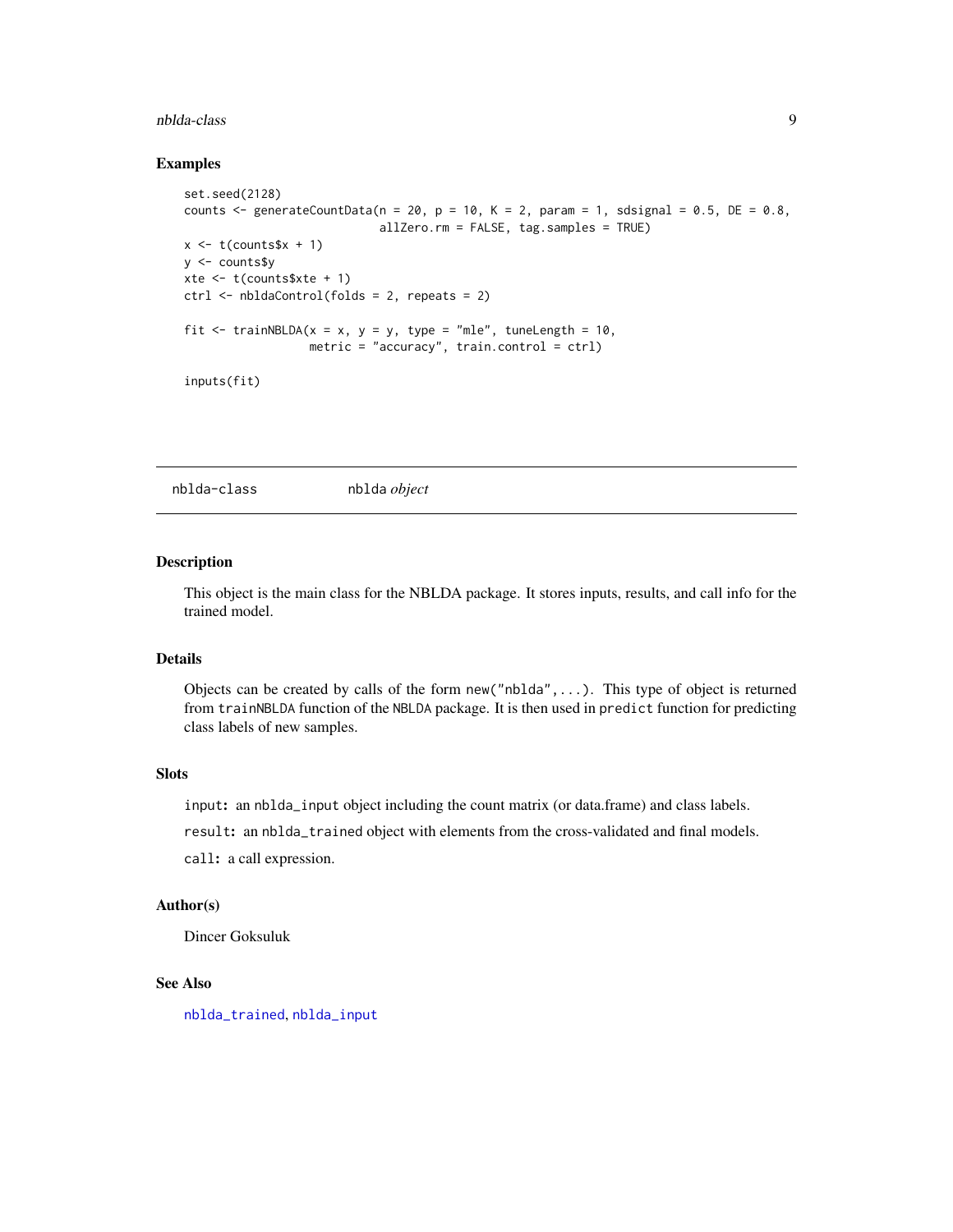<span id="page-9-1"></span><span id="page-9-0"></span>

Define control parameters to be used within [trainNBLDA](#page-20-1) function.

#### Usage

```
nbldaControl(folds = 5, repeats = 2, foldIdx = NULL, rhos = NULL,
 beta = 1, prior = NULL, transform = FALSE, alpha = NULL, truephi = NULL,
  target = 0, phi.epsilon = 0.15, normalize.target = FALSE, delta = NULL,
 multicore = FALSE, ...)
```
#### Arguments

| folds     | A positive integer. The number of folds for k-fold model validation.                                                                                                                                                                                                                                                                                                                                                                            |
|-----------|-------------------------------------------------------------------------------------------------------------------------------------------------------------------------------------------------------------------------------------------------------------------------------------------------------------------------------------------------------------------------------------------------------------------------------------------------|
| repeats   | A positive integer. This is the number of repeats for k-fold model validation. If<br>NULL, 0 or negative, it is set to 1.                                                                                                                                                                                                                                                                                                                       |
| foldIdx   | a list with indices of hold-out samples for each fold. It should be a list where<br>folds are nested within repeats. If NULL, folds and repeats are used to define<br>hold-out samples.                                                                                                                                                                                                                                                         |
| rhos      | A vector of tuning parameters that control the amount of soft thresholding per-<br>formed. If NULL, it is automatically generated within trainNBLDA using tuneLength,<br>i.e., the length of grid search. See details.                                                                                                                                                                                                                          |
| beta      | A smoothing term. A Gamma(beta, beta) prior is used to fit the Poisson model.<br>Recommendation is to just leave it at 1, the default value. See Witten (2011) and<br>Dong et al. (2016) for details.                                                                                                                                                                                                                                           |
| prior     | A vector with a length equal to the number of classes indicates the prior class<br>probabilities. If NULL, all classes are assumed to be equally distributed.                                                                                                                                                                                                                                                                                   |
| transform | a logical. If TRUE, count data is transformed using power transformation. If<br>alpha is not specified the power transformation parameter is automatically cal-<br>culated using a goodness-of-fit test. See Witten (2011) for details.                                                                                                                                                                                                         |
| alpha     | a numeric value within $[0, 1]$ to be used for power transformation.                                                                                                                                                                                                                                                                                                                                                                            |
| truephi   | a vector with a length equal to the number of variables. Its elements represent<br>the true overdispersion parameters for each variable. If a single value is given, it<br>is recycled for all variables. If a vector whose length is not equal to the number<br>of variables given, the first element of this vector is used and recycled for all<br>variables. If NULL, estimated overdispersions are used in the classifier. See<br>details. |
| target    | a value for the shrinkage target of dispersion estimates. If NULL, then then a<br>value that is small and minimizes the average squared difference is automatically<br>used as the target value. See getT for details.                                                                                                                                                                                                                          |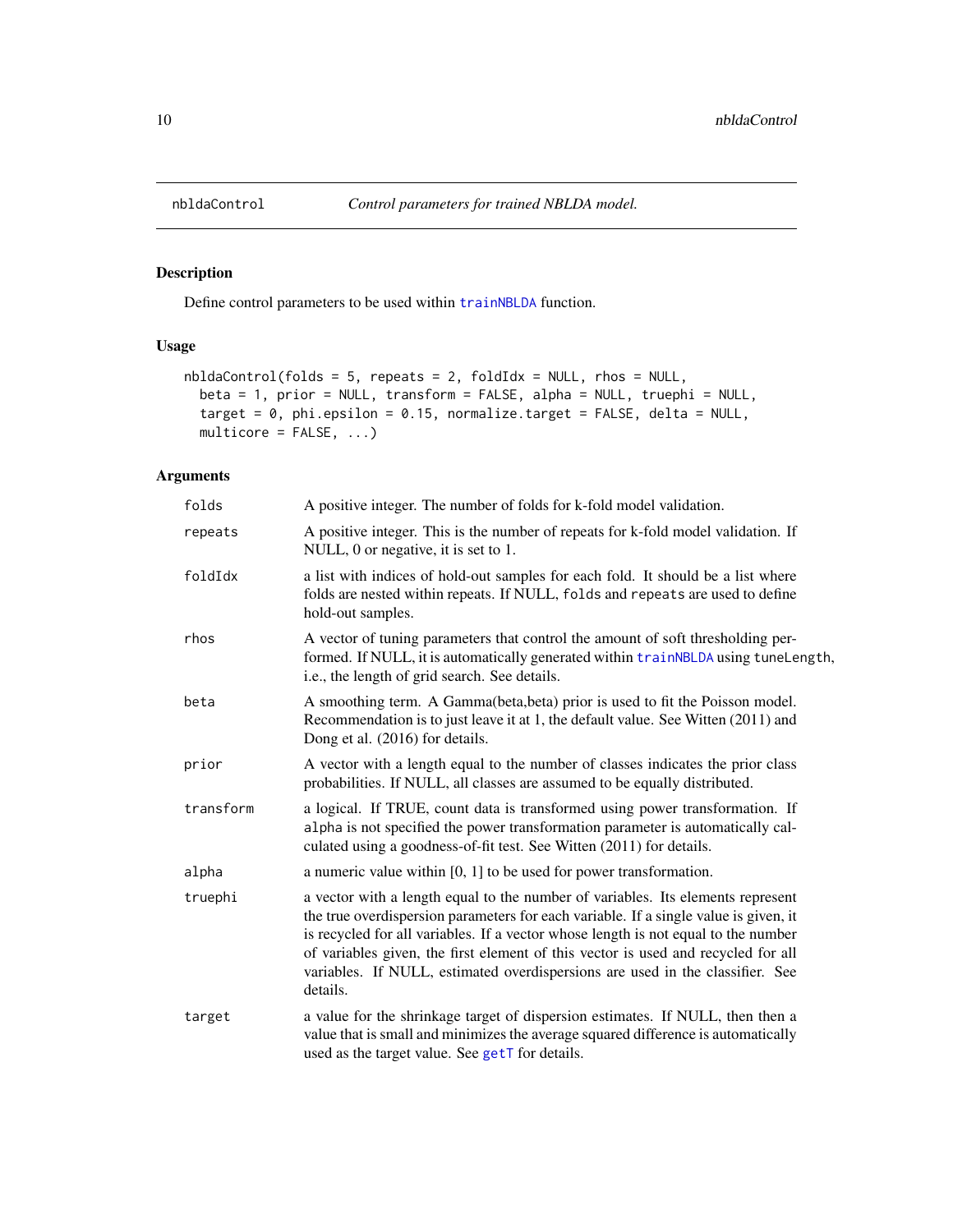<span id="page-10-0"></span>

| phi.epsilon      | a positive value for controlling the number of features whose dispersions are<br>shrinked towards 0. See details.                                                                                                                                                   |
|------------------|---------------------------------------------------------------------------------------------------------------------------------------------------------------------------------------------------------------------------------------------------------------------|
| normalize.target |                                                                                                                                                                                                                                                                     |
|                  | a logical. If TRUE and target is NULL, the target value is estimated using the<br>normalized dispersion estimates. See getT for details.                                                                                                                            |
| delta            | a weight within the interval $[0, 1]$ that is used while shrinking dispersions to-<br>wards 0. When "delta = $0$ ", initial dispersion estimates are forced to be shrunk<br>to 1. Similarly, if "delta = $0$ ", no shrinkage is performed on the initial estimates. |
| multicore        | a logical. If a parallel backend is loaded and available, the function runs in<br>parallel setting for speeding up the computations.                                                                                                                                |
| $\ddots$ .       | further arguments passed to train NBLDA.                                                                                                                                                                                                                            |

#### Details

rhos is used to control the level of sparsity, i.e., the number of variables (or features) used in the classifier. If a variable has no contribution to the discrimination function, it should be removed from the model. By setting rhos within the interval [0, Inf], it is possible to control the number of variables that are removed from the model. As the upper bound of rhos decreases towards 0, fewer variables are removed. If rhos  $= 0$ , all variables are included in the classifier.

truephi controls how the Poisson model differs from the Negative Binomial model. If overdispersion is zero, the Negative Binomial model converges to the Poisson model. Hence, the results from [trainNBLDA](#page-20-1) are identical to PLDA results from [Classify](#page-0-0) when truephi =  $0$ .

phi.epsilon is a value used to shrink estimated overdispersions towards 0. The Poisson model assumes that there is no overdispersion in the observed counts. However, this is not a valid assumption in highly overdispersed count data. NBLDA performs a shrinkage on estimated overdispersions. Although the amount of shrinkage is dependent on several parameters such as delta, target, and truephi, some of the shrunken overdispersions might be very close to 0. By defining a threshold value for shrunken overdispersions, it is possible to shrink very small overdispersions towards 0. If estimated overdispersion is below  $phi$ . epsilon, it is shrunken to 0. If  $phi$ . epsilon = NULL, threshold value is set to 0. Hence, all the variables with very small overdispersion are included in the NBLDA model.

#### Value

a list with all the control elements.

#### Author(s)

Dincer Goksuluk

#### References

Witten, DM (2011). Classification and clustering of sequencing data using a Poisson model. Ann. Appl. Stat. 5(4), 2493–2518. doi:10.1214/11-AOAS493.

Dong, K., Zhao, H., Tong, T., & Wan, X. (2016). NBLDA: negative binomial linear discriminant analysis for RNA-Seq data. BMC Bioinformatics, 17(1), 369. http://doi.org/10.1186/s12859-016- 1208-1.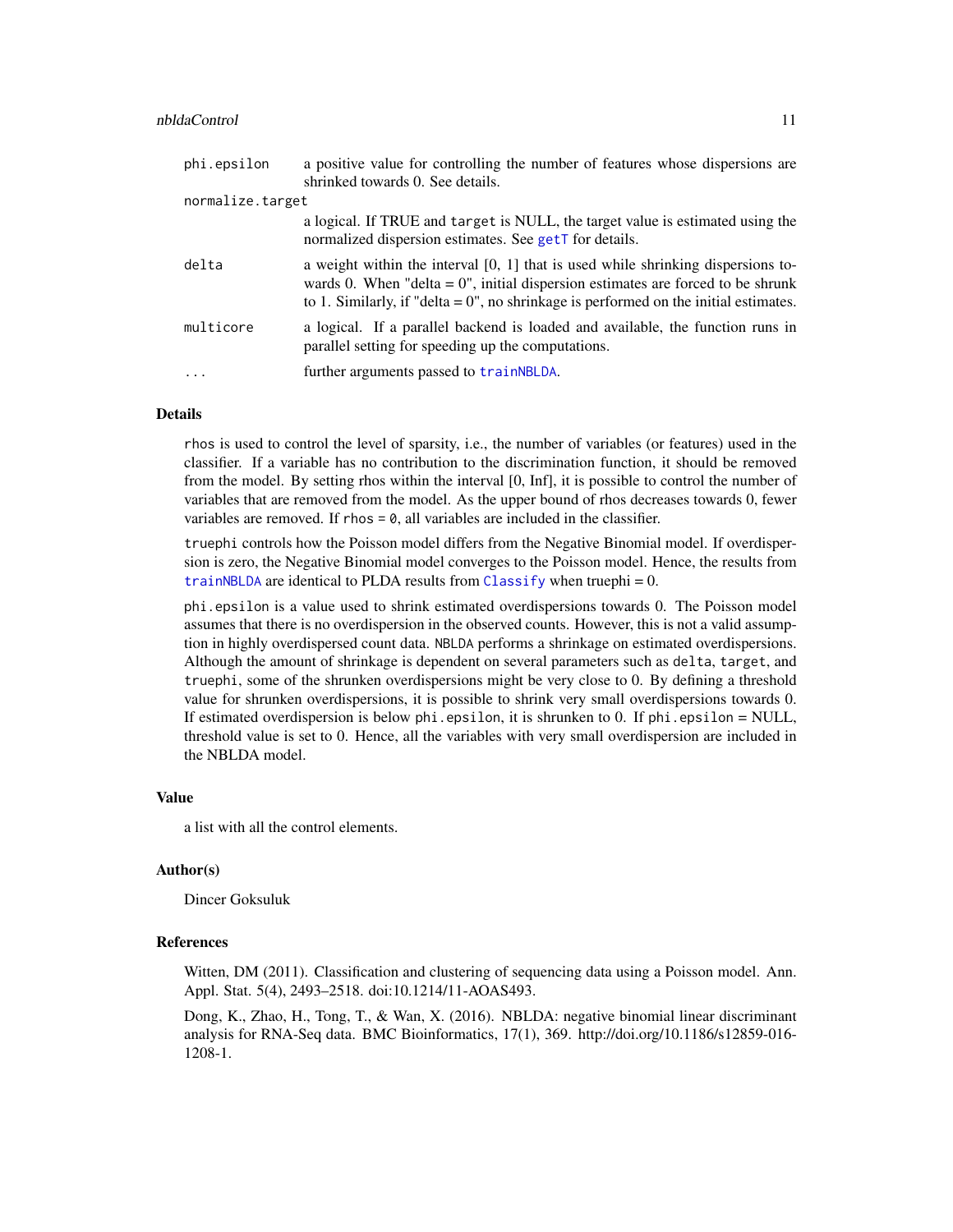<span id="page-11-0"></span>Yu, D., Huber, W., & Vitek, O. (2013). Shrinkage estimation of dispersion in Negative Binomial models for RNA-seq experiments with small sample size. Bioinformatics, 29(10), 1275-1282.

#### See Also

[getT](#page-0-0), [getAdjustDisp](#page-0-0)

#### Examples

nbldaControl() # return default control parameters.

<span id="page-11-1"></span>nbldaTrained *Accessors for the 'crossValidated' slot.*

#### Description

This slot stores the results for cross-validated model, e.g tuning results, optimum model parameters etc.

#### Usage

## S4 method for signature 'nblda' nbldaTrained(object)

## S4 method for signature 'nblda\_trained' nbldaTrained(object)

#### Arguments

object an nblda or nblda\_trained object.

#### See Also

[trainNBLDA](#page-20-1)

```
set.seed(2128)
counts \leq generateCountData(n = 20, p = 10, K = 2, param = 1, sdsignal = 0.5, DE = 0.8,
                             allZero.rm = FALSE, tag.samples = TRUE)
x \leftarrow t(counts$x + 1)
y <- counts$y
xte <- t(counts$xte + 1)
ctrl <- nbldaControl(folds = 2, repeats = 2)
fit <- trainNBLDA(x = x, y = y, type = "mle", tuneLength = 10,
                  metric = "accuracy", train.contrib =<math>ctrl)nbldaTrained(fit)
```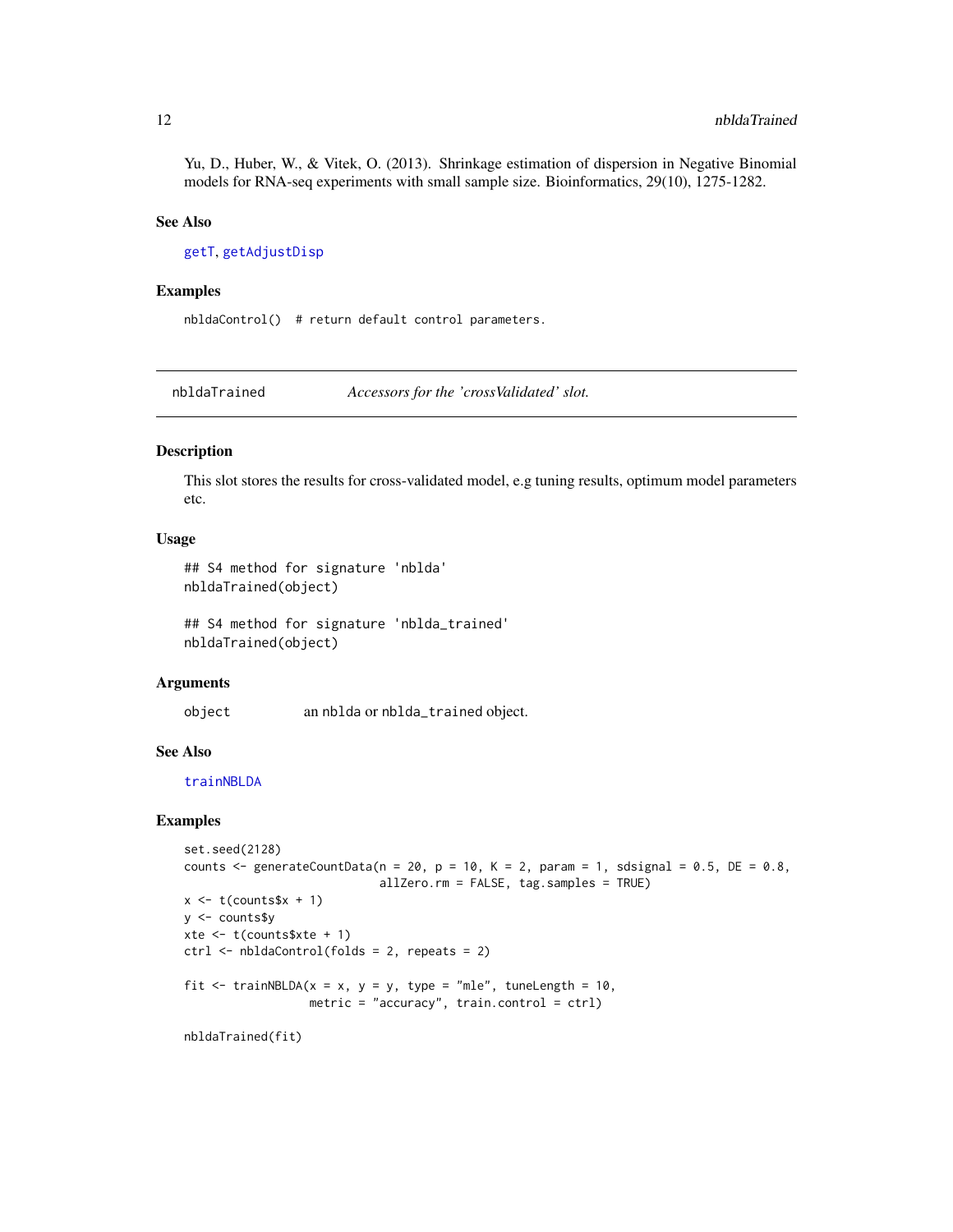<span id="page-12-2"></span><span id="page-12-0"></span>This object is the subclass for the NBLDA package. It stores input objects, i.e., count data and class labels.

#### Slots

- x: a data.frame or matrix containing the count data input for the NBLDA classifier.
- y: a vector of length equal to the number of rows of x. This is the class label of each subject. Should be either a numeric vector or factor.

#### Author(s)

Dincer Goksuluk

<span id="page-12-1"></span>nblda\_trained-class nblda\_trained *object*

#### Description

This object is the subclass for the NBLDA package. It stores the cross-validated results and the final model.

#### Slots

crossValidated: a list. Returns the results from cross-validation.

finalModel: a list with the elements from the final model that is fitted using optimum model parameters from the cross-validated model.

control: a list with controlling parameters for fitting NBLDA classifier.

#### Author(s)

Dincer Goksuluk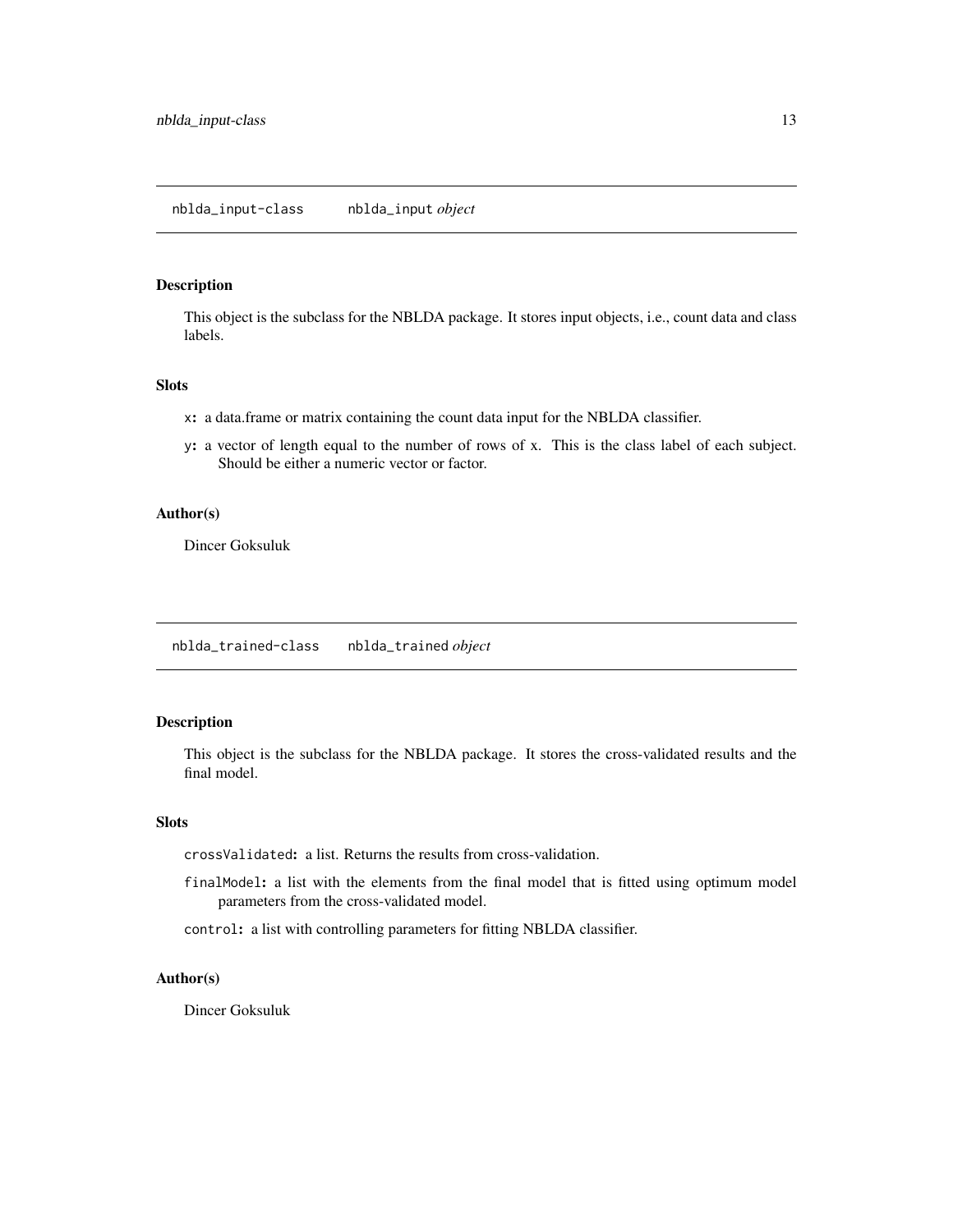<span id="page-13-0"></span>

This slot stores the name of normalization method. Normalization is defined using type argument in [trainNBLDA](#page-20-1) function.

#### Usage

## S4 method for signature 'nblda' normalization(object)

## S4 method for signature 'nblda\_trained' normalization(object)

#### Arguments

object an nblda or nblda\_trained object.

#### See Also

#### [trainNBLDA](#page-20-1)

```
set.seed(2128)
counts \le generateCountData(n = 20, p = 10, K = 2, param = 1, sdsignal = 0.5, DE = 0.8,
                             allZero.rm = FALSE, tag.samples = TRUE)
x \leftarrow t(counts$x + 1)
y <- counts$y
xte \leq t(counts$xte + 1)
ctrl <- nbldaControl(folds = 2, repeats = 2)
fit \le trainNBLDA(x = x, y = y, type = "mle", tuneLength = 10,
                  metric = "accuracy", train.control = ctrl)
normalization(fit)
```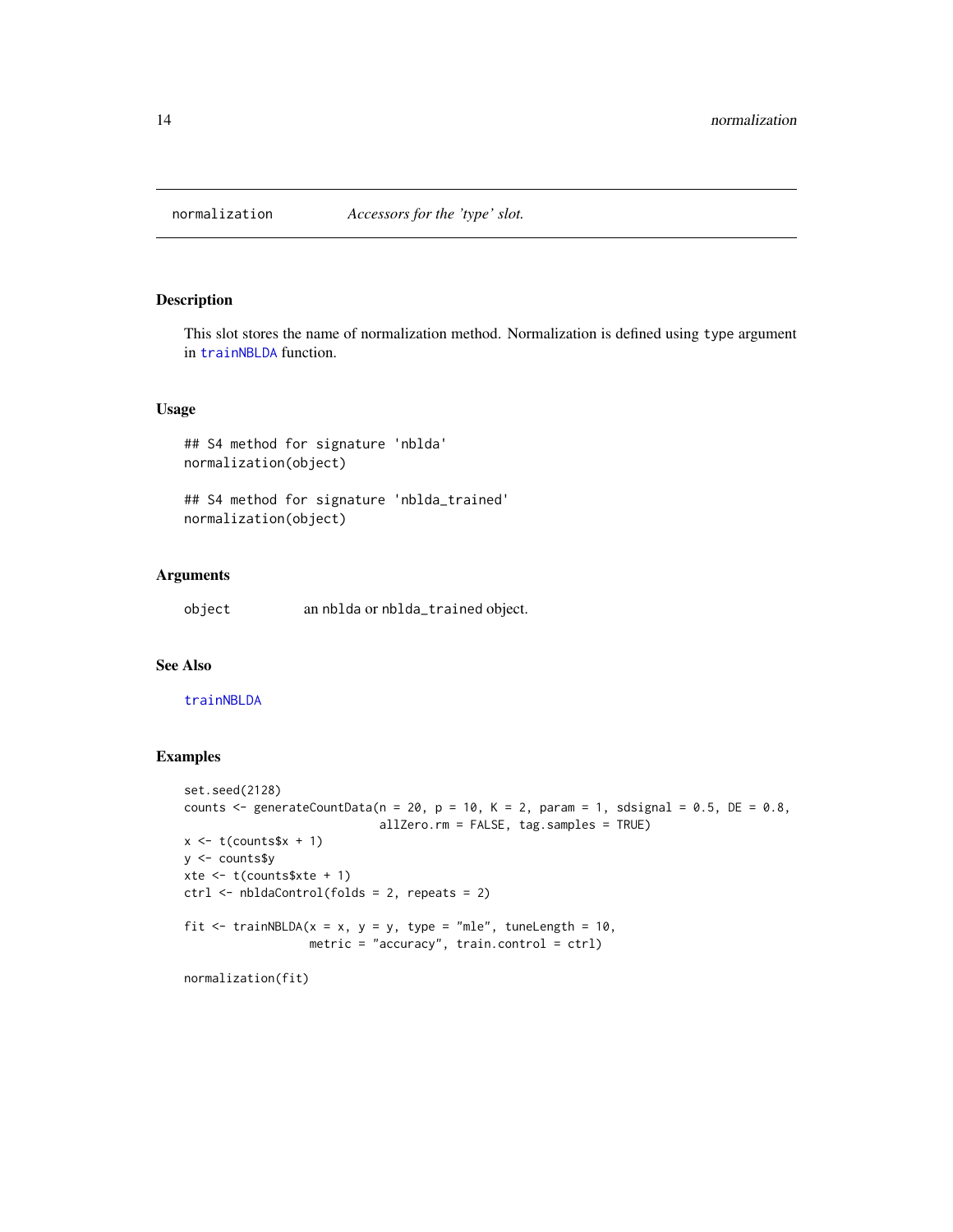<span id="page-14-1"></span><span id="page-14-0"></span>

Fit a training set to the NBLDA model and estimate normalized counts. The related model parameters, which are used while normalizing training sets, are also returned to normalize test sets using training set parameters.

#### Usage

```
NullModel(x, type = c("mle", "deseq", "quantile", "none", "tmm"))
```

```
NullModelTest(null.out, xte = NULL)
```
#### Arguments

| X        | an n-by-p data frame or matrix of count data. Samples should be in the rows.                                        |
|----------|---------------------------------------------------------------------------------------------------------------------|
| type     | the normalization method. See control for details.                                                                  |
| null.out | an object returned from NullModel.                                                                                  |
| xte      | an n-by-p count matrix or data frame of test set. These counts are normalized<br>using the training set parameters. |

#### Value

a list with the normalized counts and the training set parameters that are used for normalizing the raw counts.

#### Note

These functions are copied from the PoiClaClu package and modified here to make "tmm" and "none" methods available.

#### Author(s)

Dincer Goksuluk

```
set.seed(2128)
counts \leq generateCountData(n = 20, p = 10, K = 2, param = 1, sdsignal = 0.5, DE = 0.8,
                            allZero.rm = FALSE, tag.samples = TRUE)
x <- counts$x
xte <- counts$xte
x.out <- NullModel(x, "mle")
x.out$n ## Normalized counts using "mle" method
```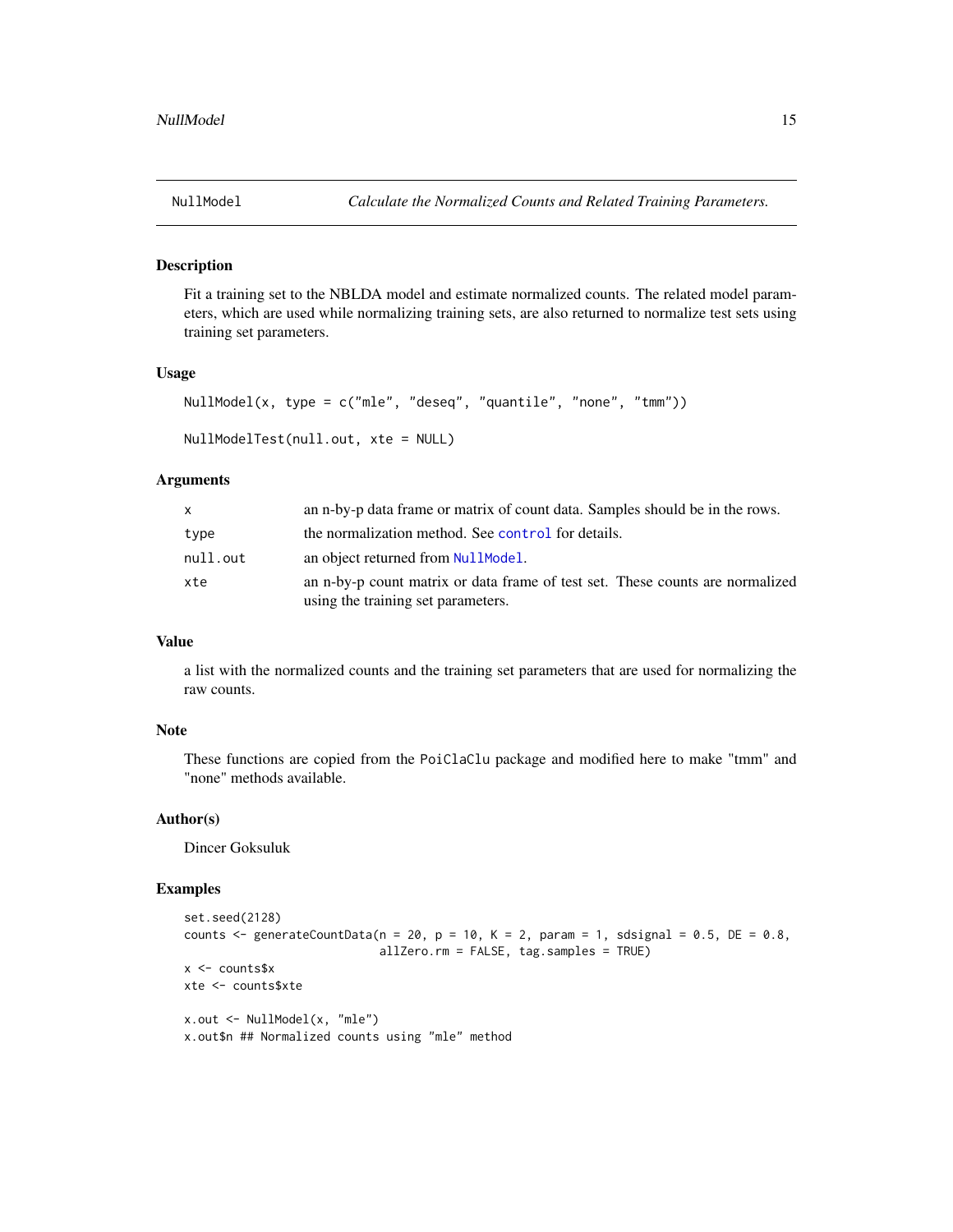```
xte.out <- NullModelTest(x.out, xte)
xte.out$n # Normalized counts for test set using train set parameters.
```
plot *Plot Method for the* nblda *and* nblda\_trained *Classes*

#### Description

This function is used to generate model performance plots using [ggplot2](#page-0-0) functions.

#### Usage

```
## S3 method for class 'nblda'
plot(
 x,
 y,
  ...,
  theme = c("nblda", "default"),
 metric = c("accuracy", "error", "sparsity"),
 return = c("plot", "aes"))
## S3 method for class 'nblda_trained'
plot(
 x,
 y,
  ...,
  theme = c("nblda", "default"),
 metric = c("accuracy", "error", "sparsity"),
  return = c("plot", "aes")
\mathcal{L}## S4 method for signature 'nblda'
plot(
 x,
 y,
  ...,
  theme = c("nblda", "default"),
 metric = c("accuracy", "error", "sparsity"),
  return = c("plot", "aes")
\lambda## S4 method for signature 'nblda_trained'
plot(
 x,
 y,
```
<span id="page-15-0"></span>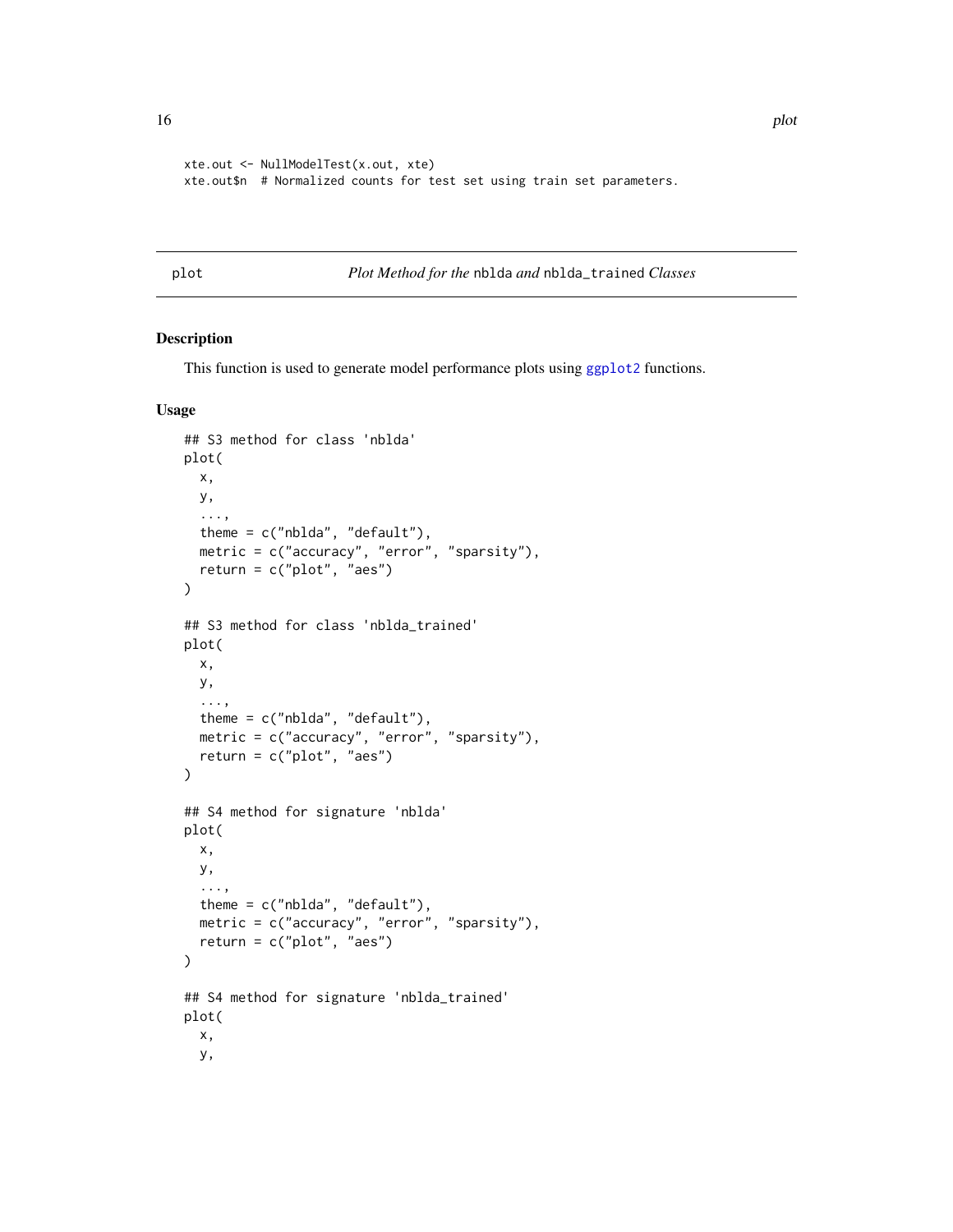```
...,
theme = c("nblda", "default"),
metric = c("accuracy", "error", "sparsity"),
return = c("plot", "aes")
```
#### Arguments

 $\lambda$ 

| a nblda object returned from the trainNBLDA or nblda_trained object re-<br>turned from the nbldaTrained.                                                                   |
|----------------------------------------------------------------------------------------------------------------------------------------------------------------------------|
| same as $x$ and not required to be defined. If $x$ is missing or NULL, nblda or<br>nblda_trained object is imported from y.                                                |
| further arguments to be passed to plotting function ggplot.                                                                                                                |
| pre-defined plot themes. It can be defined outside plot function using the gg-<br>plot's library. See examples.                                                            |
| which metric should be used in the y-axis?                                                                                                                                 |
| should a complete plot or a ggplot object from ggplot be returned? One may<br>select "aes" in order to add plot layers to a returned ggplot aesthetics. See ex-<br>amples. |
|                                                                                                                                                                            |

#### Value

A list of class ggplot.

#### Author(s)

Dincer Goksuluk

#### See Also

[ggplot](#page-0-0)

```
set.seed(2128)
counts \leq generateCountData(n = 20, p = 10, K = 2, param = 1, sdsignal = 0.5,
                            DE = 0.8, allZero.rm = FALSE, tag.samples = TRUE)
x \leftarrow t(counts$x + 1)
y <- counts$y
xte <- t(counts$xte + 1)
ctrl <- nbldaControl(folds = 2, repeats = 2)
fit \le trainNBLDA(x = x, y = y, type = "mle", tuneLength = 10,
                  metric = "accuracy", train.control = ctrl)
plot(fit)
# Use pre-defined theme
plot(fit, theme = "nblda")
```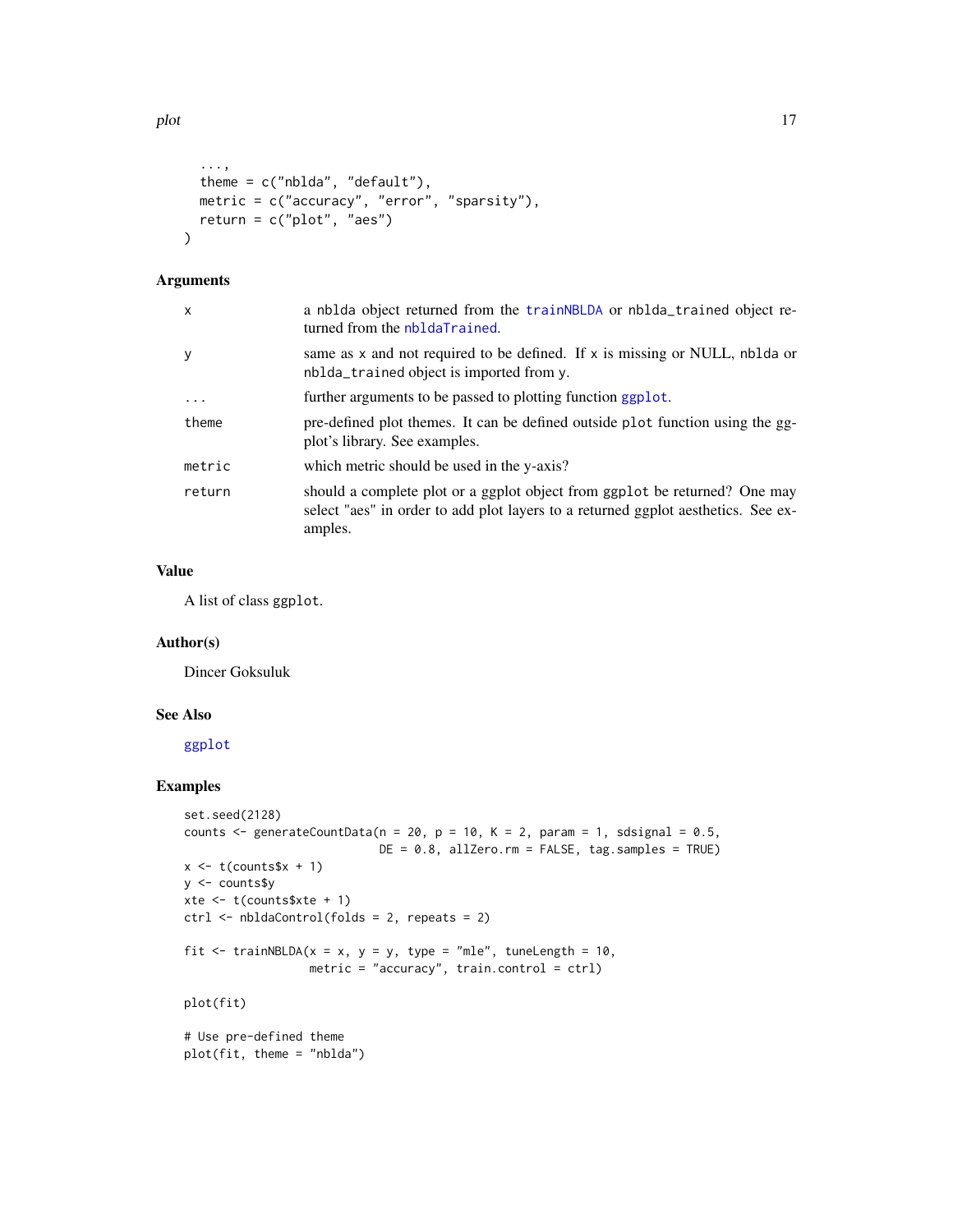<span id="page-17-0"></span>18 predict the property of the set of the set of the set of the predict of the set of the set of the set of the set of the set of the set of the set of the set of the set of the set of the set of the set of the set of the

```
# Externally defining plot theme
plot(fit, theme = "default") + theme\_dark(base_size = 14)# Return empty ggplot object and add layers.
plot(fit, theme = "nblda", return = "aes") +
  geom_point() + geom_line(linetype = 2)
```
#### predict *Extract predictions from NBLDA model*

#### Description

This function predicts the class labels of a test data for a given model.

#### Usage

```
## S3 method for class 'nblda'
predict(object, test.data, return = c("predictions", "everything"), ...)
## S4 method for signature 'nblda'
predict(object, test.data, return = c("predictions", "everything"), ...)
```
#### Arguments

| object    | a nblda object returned from the train NBLDA.                  |
|-----------|----------------------------------------------------------------|
| test.data | a data frame or matrix whose class labels to be predicted.     |
| return    | what should be returned? Predicted class labels or everything? |
| $\cdot$   | further arguments to be passed to or from methods.             |

#### Value

It is possible to return only predicted class labels or a list with elements which are used within prediction process. These arguments are as follows:

| xte          | count data for test set.                                                               |
|--------------|----------------------------------------------------------------------------------------|
| nste         | normalized count data for test set.                                                    |
| ds           | estimates of offset parameter for each variable. See notes.                            |
| discriminant | discriminant scores of each subject.                                                   |
| prior        | prior probabilities for each class.                                                    |
| ytehat       | predicted class labels for test set.                                                   |
| alpha        | power transformation parameter. If no transformation is requested, it returns<br>NULL. |
| type         | normalization method.                                                                  |
| dispersions  | dispersion estimates of each variable.                                                 |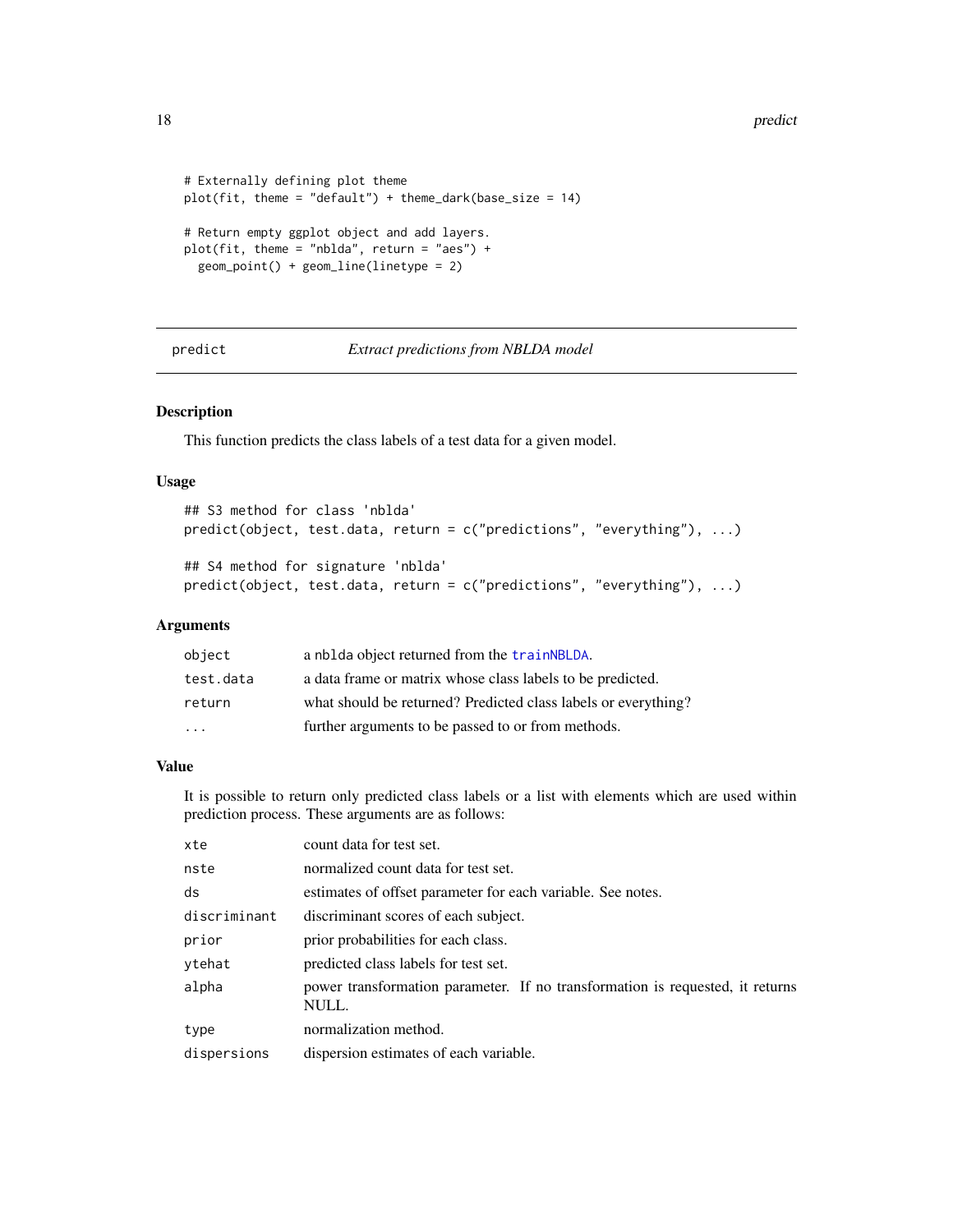#### <span id="page-18-0"></span>selectedFeatures 19

#### Note

d\_kj is simply used to re-parameterize the Negative Binomial mean as  $s_i^*g_j^*d_k$  where  $s_i$  is the size factor for subject i,  $g_j$  is the total count of variable j and  $d_k$  is the offset parameter for variable j at class k.

#### Author(s)

Dincer Goksuluk

#### Examples

```
set.seed(2128)
counts \le generateCountData(n = 20, p = 10, K = 2, param = 1, sdsignal = 0.5, DE = 0.8,
                             allZero.rm = FALSE, tag.samples = TRUE)
x \leftarrow t(counts$x + 1)
y <- counts$y
xte <- t(counts$xte + 1)
ctrl <- nbldaControl(folds = 2, repeats = 2)
fit \le trainNBLDA(x = x, y = y, type = "mle", tuneLength = 10,
                  metric = "accuracy", train.control = ctrl)
predict(fit, xte)
```
selectedFeatures *Accessors for the 'selectedFeatures' slot.*

#### Description

This slot, if not NULL, stores the selected features/variables for sparse model.

#### Usage

```
## S4 method for signature 'nblda'
selectedFeatures(object)
```
## S4 method for signature 'nblda\_trained' selectedFeatures(object)

#### Arguments

object an nblda or nblda\_trained object.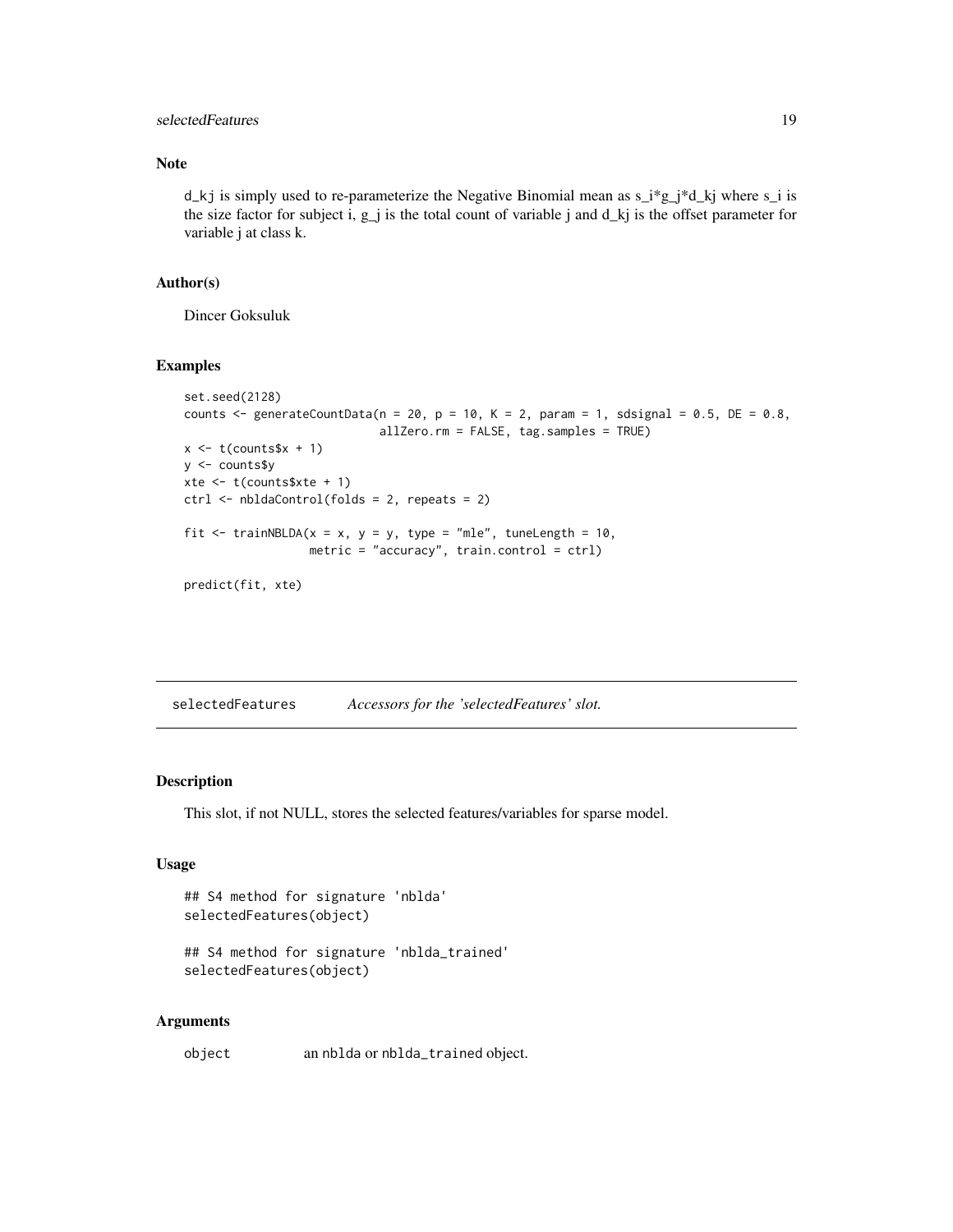<span id="page-19-0"></span>20 shows that the state of the state of the state of the state of the state of the state of the state of the state of the state of the state of the state of the state of the state of the state of the state of the state of

#### Value

a list of selected features info including the followings:

| idx   | column indices of selected features/variables                                   |
|-------|---------------------------------------------------------------------------------|
| names | column names of selected features/variables if input data have pre-defined col- |
|       | umn names.                                                                      |

#### Note

If return.selected.features = FALSE within [nbldaControl](#page-9-1) or all features/variables are selected and used in discrimination function, idx and names are returned NULL.

#### See Also

[trainNBLDA](#page-20-1), [nblda](#page-8-1), [nblda\\_trained](#page-12-1)

#### Examples

```
set.seed(2128)
counts \leq generateCountData(n = 20, p = 50, K = 2, param = 1, sdsignal = 0.5, DE = 0.6,
                            allZero.rm = FALSE, tag.samples = TRUE)
x \leq t (counts$x + 1)
y <- counts$y
xte <- t(counts$xte + 1)
ctrl <- nbldaControl(folds = 2, repeats = 2, return.selected.features = TRUE,
                     transform = TRUE, phi.epsilon = 0.10)
fit <- trainNBLDA(x = x, y = y, type = "mle", tuneLength = 10,
                  metric = "accuracy", train.control = ctrl)
selectedFeatures(fit)
```
show *Show Method for the S4 classes in NBLDA Package*

#### Description

Pretty print the objects in S4 classes on R console.

#### Usage

```
## S3 method for class 'nblda'
show(object)
## S4 method for signature 'nblda'
show(object)
```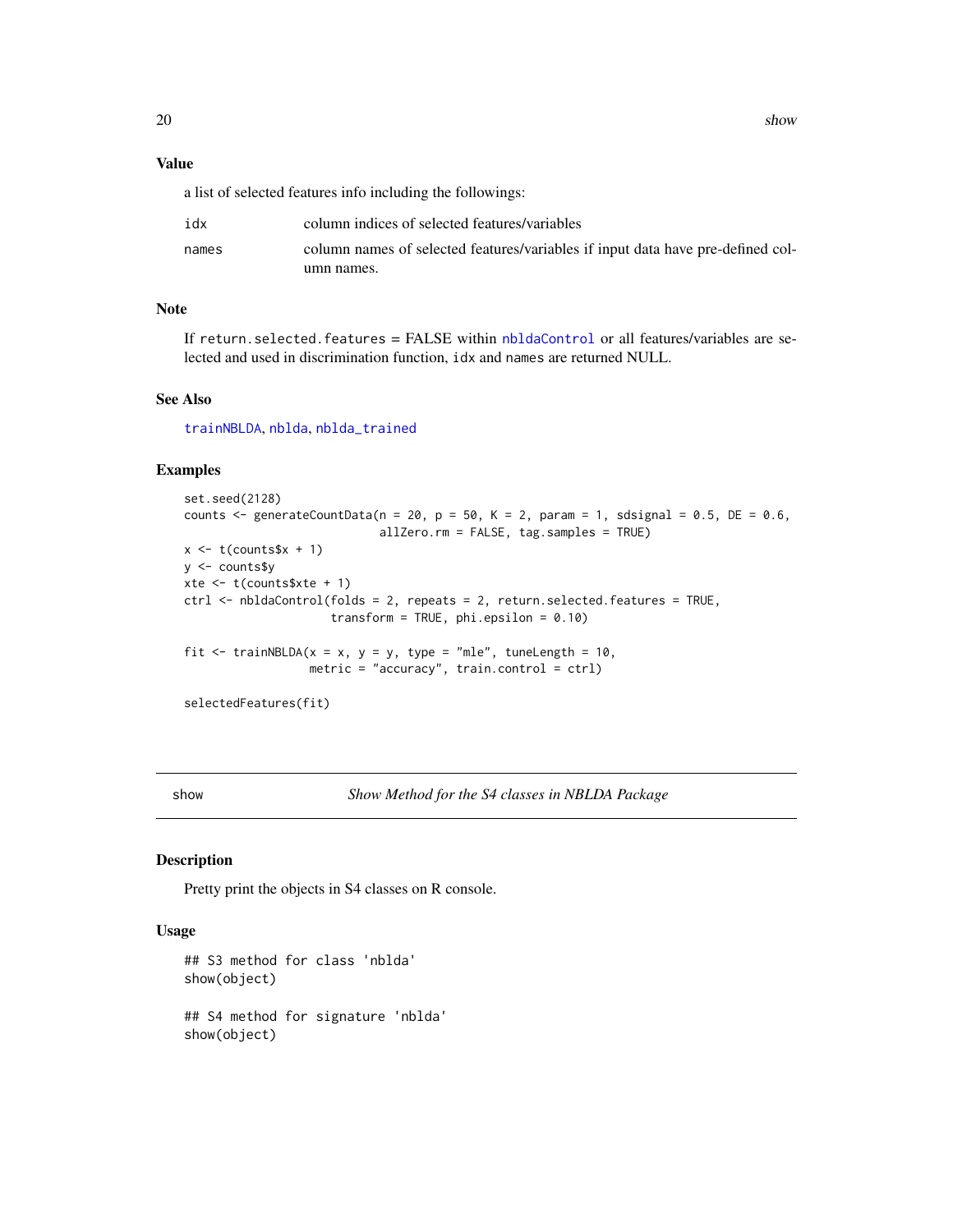#### <span id="page-20-0"></span>trainNBLDA 21

## S3 method for class 'nblda\_trained' show(object) ## S4 method for signature 'nblda\_trained'

show(object)

## S3 method for class 'nblda\_input' show(object)

## S4 method for signature 'nblda\_input' show(object)

#### Arguments

object an object of class nblda,nblda\_trained and nblda\_input to be printed.

#### Author(s)

Dincer Goksuluk

#### Examples

```
set.seed(2128)
counts \leq generateCountData(n = 20, p = 10, K = 2, param = 1, sdsignal = 0.5, DE = 0.8,
                             allZero.rm = FALSE, tag.samples = TRUE)
x \leftarrow t(counts$x + 1)
y <- counts$y
xte <- t(counts$xte + 1)
ctrl <- nbldaControl(folds = 2, repeats = 2)
fit \le trainNBLDA(x = x, y = y, type = "mle", tuneLength = 10,
                  metric = "accuracy", train.control = ctrl)
show(fit)
show(inputs(fit))
show(nbldaTrained(fit))
```
<span id="page-20-1"></span>trainNBLDA *Train Model over Different Tuning Parameters*

#### Description

This function fits the Negative Binomial classifier using various model parameters and finds the best model parameter using the resampling based performance measures.

#### Usage

```
trainNBLDA(x, y, type = c("mle", "deseq", "quantile", "tmm"),
 tuneLength = 10, metric = c("accuracy", "error"), train.contrib = nbldaControl(), ...)
```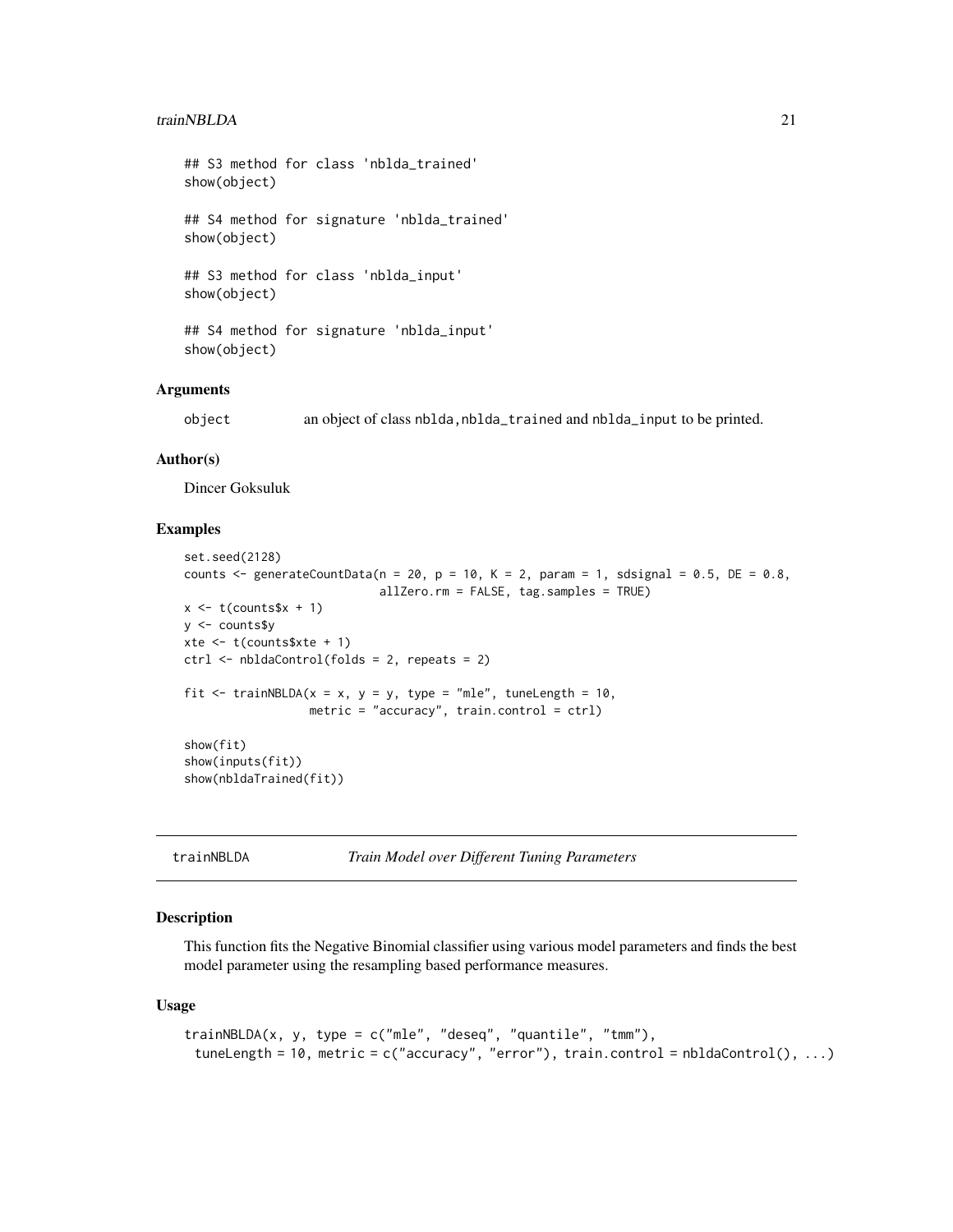#### <span id="page-21-0"></span>**Arguments**

| $\mathsf{x}$  | a n-by-p data frame or matrix. Samples should be in the rows and variables in<br>the columns. Used to train the classifier.               |
|---------------|-------------------------------------------------------------------------------------------------------------------------------------------|
| y             | a vector of length n. Each element corresponds to a class label of a sample.<br>Integer and/or factor types are allowed.                  |
| type          | a character string indicating the type of normalization method within the NBLDA<br>model. See details.                                    |
| tuneLength    | a positive integer. This is the total number of levels to be used while tuning the<br>model parameter(s) in grid search.                  |
| metric        | which criteria should be used while determining the best model parameter?<br>overall accuracy or average number of misclassified samples? |
| train.control | a list with control parameters to be used in the NBLDA model. See nbldaControl<br>for details.                                            |
| $\cdots$      | further arguments. Deprecated.                                                                                                            |

#### Details

NBLDA is proposed to classify count data from any field, e.g., economics, social sciences, genomics, etc. In RNA-Seq studies, for example, normalization is used to adjust between-sample differences for downstream analysis. type is used to define normalization method. Available options are "mle", "deseq", "quantile", and "tmm". Since "deseq", "quantile", and "tmm" methods are originally proposed as robust methods to be used in RNA-Sequencing studies, one should carefully define normalization types. In greater detail, "deseq" estimates the size factors by dividing each sample by the geometric means of the transcript counts (Anders and Huber, 2010). "tmm" trims the lower and upper side of the data by log-fold changes to minimize the log-fold changes between the samples and by absolute intensity (Robinson and Oshlack, 2010). "quantile" is quantile normalization approach of Bullard et al. (2010). "mle" (less robust) divides total counts of each sample to the total counts (Witten, 2010). See related papers for mathematical backgrounds.

#### Value

an nblda object with following slots:

| input  | an nblda <sub>l</sub> input object including the raw count data and response variable. See<br>nblda_input for details. |
|--------|------------------------------------------------------------------------------------------------------------------------|
| result | an nblda trained object including the results from cross-validated and final<br>models. See nblda_trained for details. |
| call   | a call expression.                                                                                                     |

#### Author(s)

Dincer Goksuluk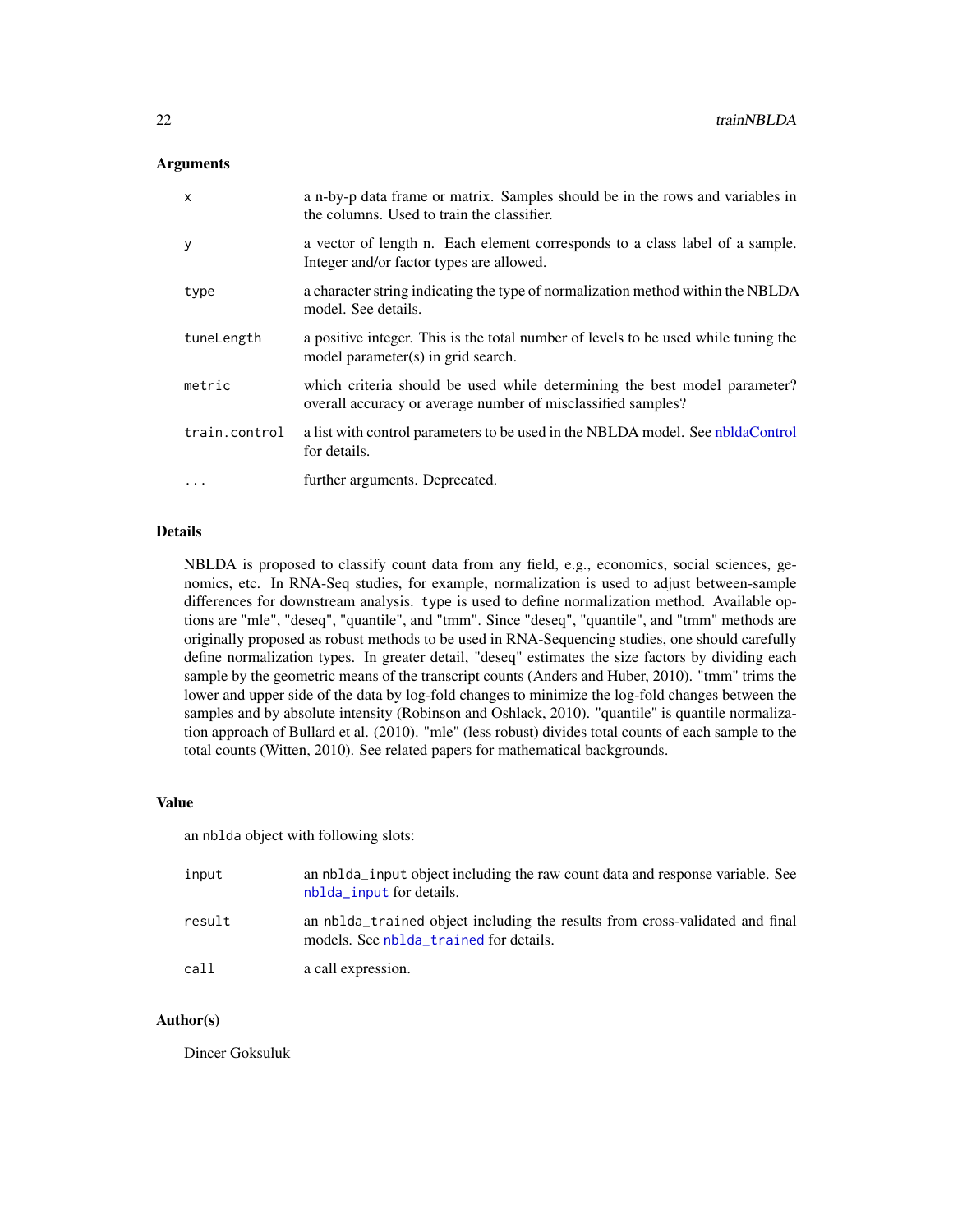#### trainNBLDA 23

#### References

Witten, DM (2011). Classification and clustering of sequencing data using a Poisson model. Ann. Appl. Stat. 5(4), 2493–2518. doi:10.1214/11-AOAS493.

Dong, K., Zhao, H., Tong, T., & Wan, X. (2016). NBLDA: negative binomial linear discriminant analysis for RNA-Seq data. BMC Bioinformatics, 17(1), 369. http://doi.org/10.1186/s12859-016- 1208-1.

Anders S. Huber W. (2010). Differential expression analysis for sequence count data. Genome Biology, 11:R106

Witten D. et al. (2010) Ultra-high throughput sequencing-based small RNA discovery and discrete statistical biomarker analysis in a collection of cervical tumours and matched controls. BMC Biology, 8:58

Robinson MD, Oshlack A (2010). A scaling normalization method for differential expression analysis of RNA-Seq data. Genome Biology, 11:R25, doi:10.1186/gb-2010-11-3-r25

```
set.seed(2128)
counts \leq generateCountData(n = 20, p = 10, K = 2, param = 1, sdsignal = 0.5, DE = 0.8,
                            allZero.rm = FALSE, tag.samples = TRUE)
x \leq t (counts$x + 1)
y <- counts$y
xte <- t(counts$xte + 1)
ctrl <- nbldaControl(folds = 2, repeats = 2)
fit \le trainNBLDA(x = x, y = y, type = "mle", tuneLength = 10,
                  metric = "accuracy", train.control = ctrl)
fit
nbldaTrained(fit) # Cross-validated model summary.
```